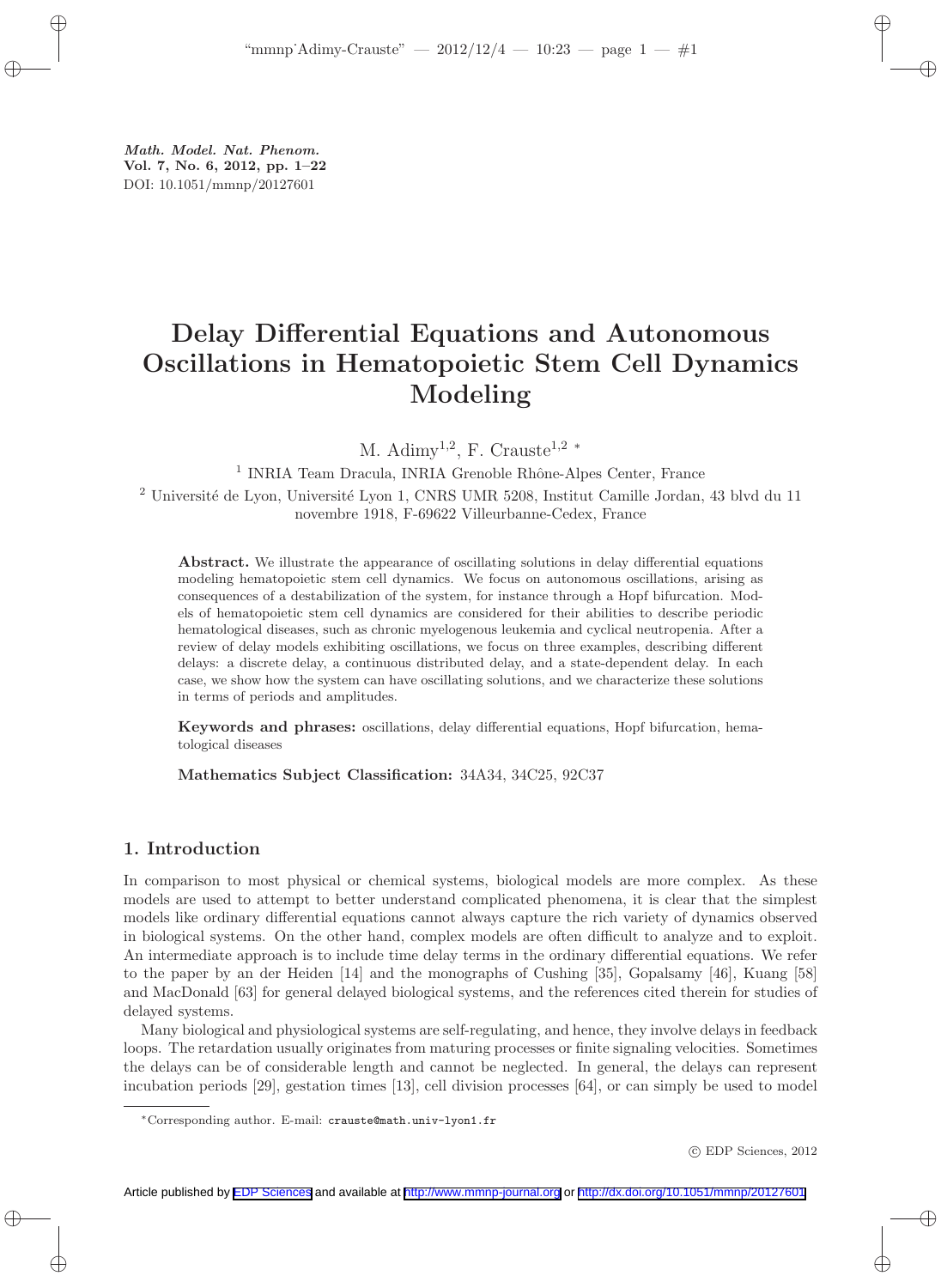unknown intermediate steps in reaction chains, accounting only for the time required for these processes to occur.

Another approach to introduce delays in ordinary differential systems starts from certain age- or maturity-structured population models (transport partial differential equations). These equations can be transformed in a natural way using the method of characteristics to a system of threshold-type delay differential equations [9, 81].

In most examples, the delay is usually discrete: the present state of the system changing at time  $t$  in a manner affected by the value of some variable at time  $t - \tau$ . In most biological examples, the delays are distributed in some range of values with some associated probability distribution: the present state of the system changing at time  $t$  in a manner affected by an integral over all the past values of some variable. Models with delay have the advantage of combining relative simplicity with a variety of possible behaviors. A number of examples, on different biological models, demonstrate that delays can have an influence on the qualitative behavior of systems [17, 58].

Many biological systems are characterized by the existence of oscillations of various types (Glass et al. [47]). A number of examples, on different levels of biological organization, demonstrate that time delays can play important roles in the occurrence of these oscillations (Kuang [58]).

Experimental data have shown that many regulatory networks exhibit temporal oscillations of concentrations of the substances involved [70, 83]. Intracellular negative feedback loops are important components of these oscillations, providing fine regulation of the factors involved. Two examples of such pathways, Hes1 and p53, which involve oscillations, are particularly studied in the literature [70, 83]. These proteins act by binding to specific DNA sequences in the nucleus, either promoting or inhibiting the binding of RNA polymerase to DNA and are of fundamental importance for cellular normal homeostasis.

The mechanism of the regulation of the Hes1 protein involves a negative feedback loop with one activation and one repression. The synthesis (transcription) of the mRNA of Hes1 activates the production (translation) of the Hes1 protein. On the other hand Hes1 goes on to inhibit its own mRNA by binding to DNA and so forth, with the result that the system oscillates [57]. With the addition of the transcriptional and translational delays, Monk [70] showed that it was possible to obtain sustained oscillations of the Hes1 protein which reflect experimental data.

The tumor suppressor protein p53 is a well-established regulator of the cell cycle. In normal conditions, the levels and activity of p53 remain low. But, in response to a variety of cellular stresses, such as DNA damage, the protein p53 levels are increased and the p53 pathway is activated. This creates a negative feedback loop which induces a range of responses including cell cycle arrest [30]. Experiments have been performed to measure the dynamics of p53 in individual living cells [45, 50]. Some cells exhibited oscillations. Many mathematical models have evolved to capture the oscillations revealed by experiments. Some of them have used time delays [22, 70, 83] in a manner similar to that previously discussed for the Hes1 system.

In the glucose-insulin regulatory system, numerous in vivo and in vitro experiments have revealed that insulin secretion consists of two oscillations occurring with different time scales: rapid oscillations having a period of 5 − 15 min [75] and slow oscillations occurring in the period of every 50 − 150 min [82, 86]. The mechanisms underlying both types of oscillations are still not fully understood. However, the slow oscillations of insulin secretion are assumed to result from instability in the glucose-insulin regulatory system [82]. Applying the mass conservation law, Li et al. [61] proposed a more robust alternative model with two explicit time delays. As a result, they proved that one of the possibly many causes of slow insulin secretion oscillations is the time delay of the insulin secretion stimulated by the elevated glucose concentration.

Delay models have been used to describe several other aspects of biological systems: predator-prey models (see the monograph of Kuang [58]), infectious disease dynamics [25], drug therapy [74], immune response [85], cardiovascular system [41], respiratory system [62], to name a few. For more information on delayed systems, the reader may consult [35, 46, 58, 63], and the references cited therein.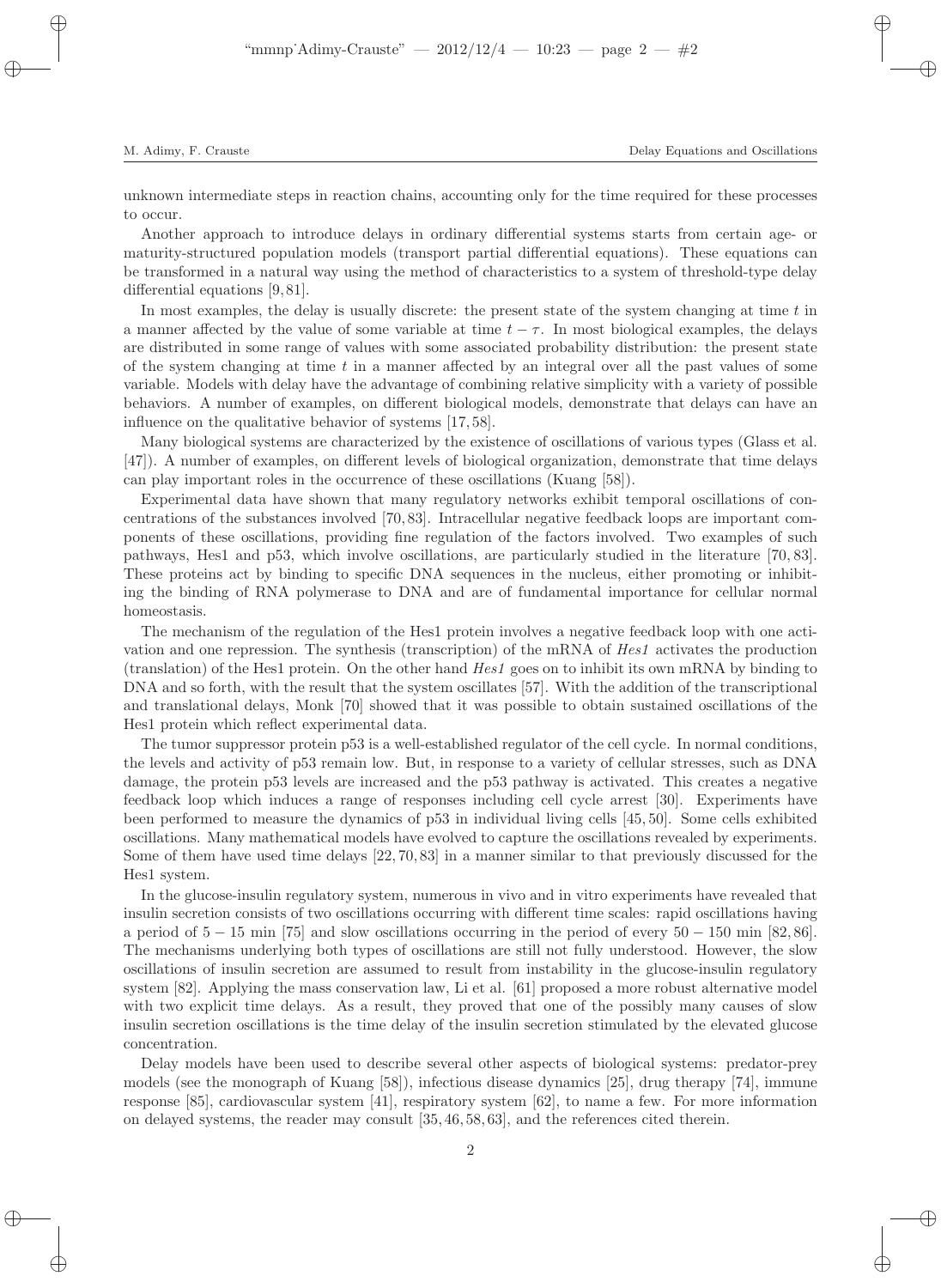## 2. Hematopoietic Stem Cell Dynamics and Blood Diseases

#### 2.1. Hematopoiesis

The current paper is motivated by the oscillations observed in circulating counts of various types of blood cells (see Mackey [64]). All blood cells arise from a common origin in the bone marrow, the primitive hematopoietic stem cells (PHSC). These multipotent stem cells are morphologically undifferentiated and have a high proliferative potential. They can proliferate and mature to form all types of blood cells: the red blood cells, white cells and platelets. Hematopoiesis is the term used to describe this process of production and regulation of blood cells. The PHSC have abilities to produce by division either similar cells with the same maturity level (self-renewal), or cells committed to one of the three blood cell types (differentiation) [80, 91]. The hematopoietic stem cells (HSC) compartment is separated in two sub-compartments: proliferating and non-proliferating (quiescent). Quiescent cells represent the main part of the HSC population (90% of HSC are in a non-proliferating compartment, also called  $G_0$ phase [88]). Proliferating cells are actually in the cell cycle where they are committed to divide during mitosis at the end of this phase. After division, the two newborn daughter cells enter immediately in  $G_0$ -phase. A part of them remains in the HSC compartment (self-renewal) [80, 91]. The other part can enter by differentiation into one of the three blood lineages: neutrophils (white blood cells), erythrocytes (red blood cells) or megakaryocytes (platelets), and become progenitors [91]. The progenitors, the first generation of differentiated cells, can partially self-renew but they gradually lose this property when they are getting more and more mature. On the other hand, they can mature into their corresponding lineage (white cells, red blood cells and platelets).

Although the HSC are the common source of all blood cells, the mechanisms that regulate their production and differentiation are not completely clear. However, the production of red blood cells (erythropoiesis) and platelets (megakaryopoiesis) seems to be regulated by specific growth factors (molecules acting like hormones playing an activator/inhibitor role) whereas white blood cell production (leukopoiesis) is more complicated and less clearly understood. For the red blood cells, the erythropoietin (EPO) helps to regulate erythrocyte production (Adamson [1]). A decrease in numbers of mature red blood cells leads to a decrease in tissue  $p0<sub>2</sub>$  levels, which in turn increases the production of EPO by kidneys and controls erythropoiesis. For the platelets, it seems that their production and regulation are controlled by feedback mechanisms involving specific cytokines such as thrombopoietin (TPO). However, it has been shown that the cytokine TPO has effects on other cells lines as well [78, 84], which means that the three lines are probably not fully independent, and there is a feedback control from mature cells to hematopoietic stem cells.

It is believed that several hematological diseases are due to some abnormalities in the feedback loops between different compartments of hematopoietic populations [40]. These disorders are considered as major suspects in causing periodic hematological diseases, such as chronic myelogenous leukemia [9, 27, 42,43,76,77], cyclical neutropenia [28,51,54], periodic auto-immune hemolytic anemia [18,65,67,69], and cyclical thrombocytopenia [16, 79]. In some of these diseases, oscillations occur in all mature blood cells with the same period; in others, the oscillations appear in only one or two cell types. The existence of oscillations in more than one cell line seems to be due to their appearance in HSC compartment. That is why the dynamics of HSC have attracted attention of modelers for more than thirty years now (see the review of Foley and Mackey [40]).

The first mathematical model of HSC dynamics has been introduced by Mackey in 1978 [64], inspired by works of Lajtha [59] and Burns and Tannock [23]. The model of Mackey is an uncoupled system of two nonlinear delay differential equations which considers a stem cell population divided in two compartments: proliferating and non-proliferating. The delay describes the average cell cycle duration. The model of Mackey stressed the influence of some factors such as the apoptotic rate, the introduction rate, the cell cycle duration, playing an important role in the appearance of periodic solutions. Since then, Mackey's model has been improved by many other authors. It has been analyzed by Pujo-Menjouet and Mackey [77] and Pujo-Menjouet et al. [76] in order to prove the existence of long period oscillations, characterizing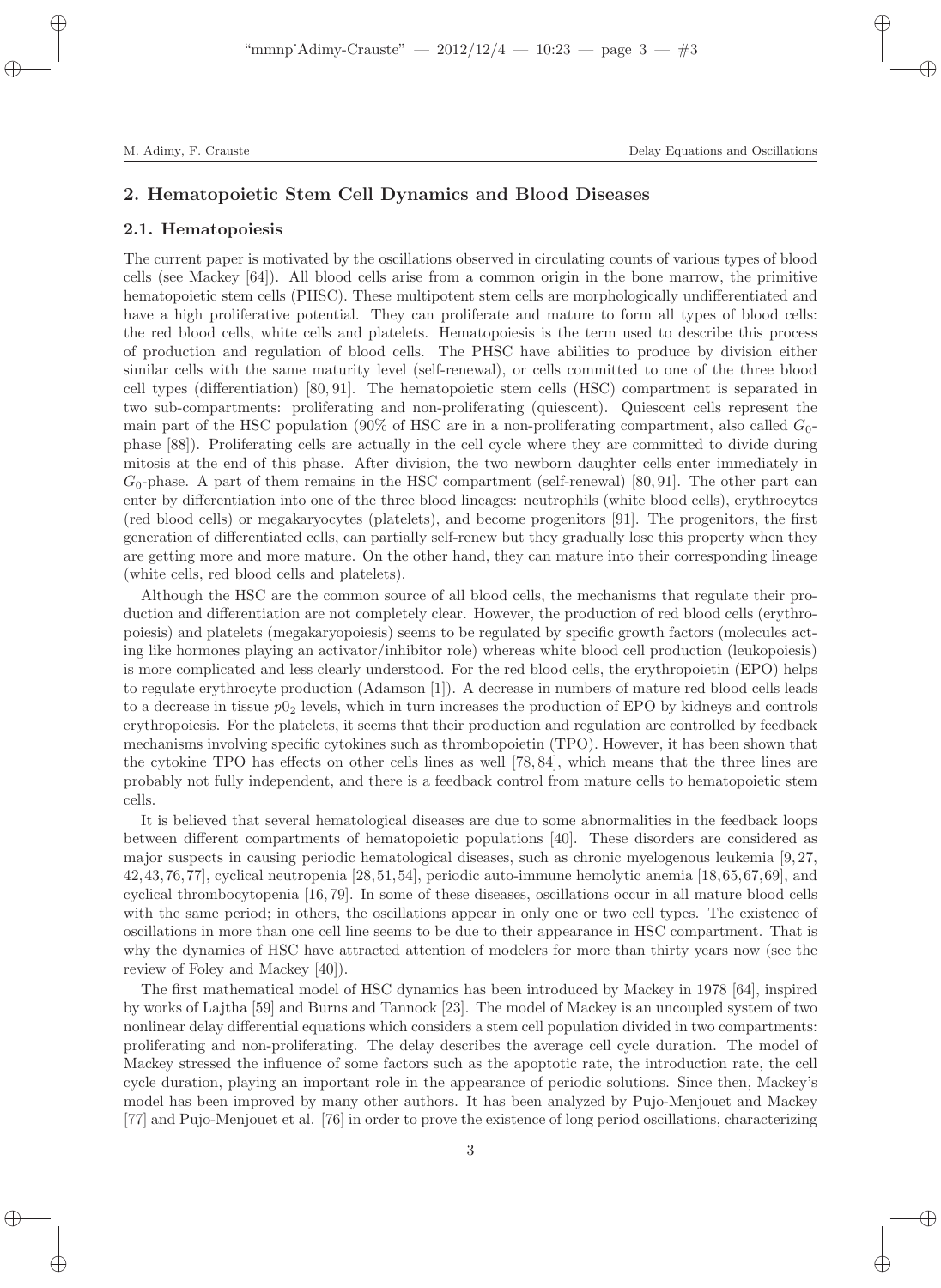situations observed in chronic myelogenous leukemia. Bernard et al. [21] used the Mackey's model to study the existence of oscillations in cyclic neutropenia. Adimy et al. [3–12] analyzed various versions of Mackey's model and investigated the effect of perturbations of cell cycle duration, the rate of apoptosis, differentiation rate, and reintroduction rate from the quiescent compartment to the proliferating one on the behavior of the cell population.

Colijn and Mackey [27, 28] developed a model with delay that contains four compartments: the HSC and the three hematopoietic cell lines (neutrophils, erythrocytes and platelets). They applied their study to periodic chronic myelogenous leukemia [27] and cyclical neutropenia [28] in which oscillating levels of circulating leukocytes, platelets and/or erythrocytes are observed. All these three populations have in this case the same oscillation period.

#### 2.2. Chronic Myelogenous Leukemia

Chronic myelogenous leukemia (CML) is a severe cancer of white blood cells [42]. It results from the malignant transformation of a single pluripotential stem cell in the bone marrow (Crews and Jamieson [34], Pujo-Menjouet et al. [76]). CML is associated with a chromosomal abnormality, known as the Philadelphia chromosome. This abnormality is thought to be responsible for the dysfunctional regulation of HSC, and consequences are observed in circulating blood cells. A particularly interesting characteristic of CML is the existence of oscillations in circulating blood cells. This is called periodic chronic myelogenous leukemia (PCML).

The oscillations in PCML occur primarily in white cells, but may also occur in platelets and in some cases in red blood cells [42]. As described in Morley, Baikie and Galton [72], oscillations can be observed in patients with CML, with the same period for white cells, red blood cells and platelets. The period of the oscillations in PCML ranges from 30 to 100 days [42, 51] depending on patients. The difference between these periods and the average pluripotential cell cycle duration is still not well understood. It is believed that the existence of periodic oscillations in CML are to be due to a destabilization of the pluripotential stem cell population from which all of the mature blood cell types are derived. The most important question is, "How do short cell cycles give rise to long period oscillations?" (Pujo-Menjouet et al. [76]). Recently, to understand the dynamics of periodic chronic myelogenous leukemia, Pujo-Menjouet et al. [76] and Adimy et al. [9] considered models with delay for the regulation of stem cell dynamics and investigated the influence of parameters in these stem cell models on the oscillations period when the models become unstable and start to oscillate.

#### 2.3. Cyclical Neutropenia

Cyclical neutropenia (CN) is a rare hematological disorder characterized by oscillations in the circulating neutrophil count. It is usually diagnosed in children [36, 37]. In most patients, neutrophil levels oscillate, with a typical period of 19 to 21 days, between  $2.0 \times 10^9$  cells/L at the peaks to lows of almost zero. The count nadir usually lasts for 2 to 4 days and more severe symptoms are associated with extremely low blood neutrophil levels for longer periods, up to 40 days [37, 48, 51]. Cycling of blood monocytes from normal levels to about two or three times normal also occurs regularly with the peaks of monocytes corresponding closely to the nadir of blood neutrophils. CN also occurs in grey collies with a shorter period on the order of 11 to 16 days [51, 53, 54].

These oscillations in white blood cell counts about a subnormal level are generally accompanied by oscillations around normal levels in other blood cell lineages [51, 53]. The oscillations in other cell types such as platelets, lymphocytes and reticulocytes, are usually marked by irregularity and high frequency noise (Guerry et al. [48]). The origins of oscillations in CN are unclear. Because of its interesting dynamical nature, many mathematical models have been formulated to attempt to answer this question. While many have modelled CN as arising from oscillations in peripheral control loops that regulate neutrophil numbers [71,73], the work of Hearn et al. [56] cast doubt on this explanation. In 1978, Mackey [64] suggested that the oscillations originate in a loss of stability in the hematopoietic stem cells. Bernard et al. [21] attributed the origin of oscillations to a destabilization of the combined HSCs and peripheral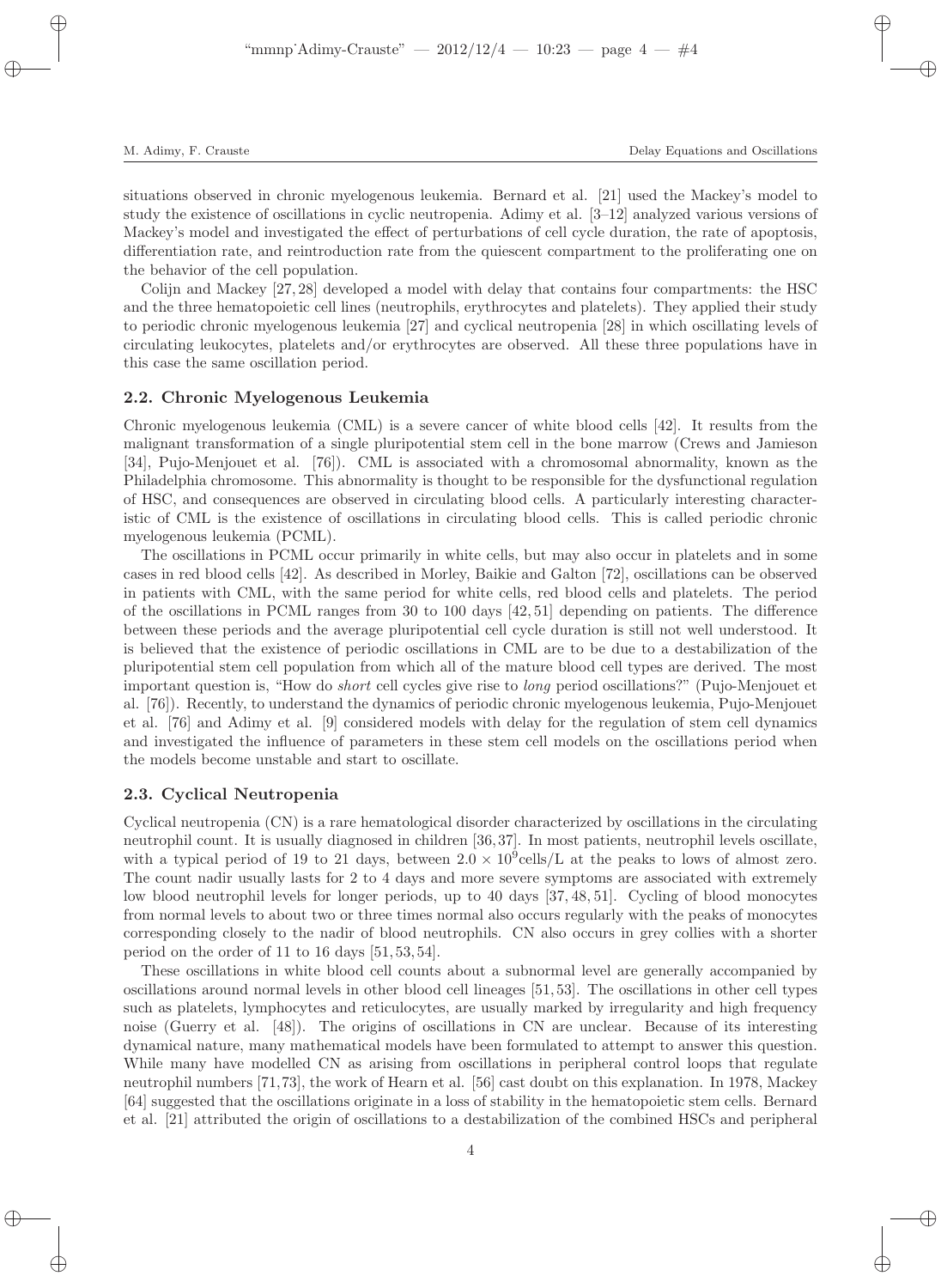

Figure 1. Mackey's Model. Hematopoietic stem cells can be either proliferating or non-proliferating. Proliferating cells die with apoptosis rate  $\gamma$  and divide after a time  $\tau$  in two daughter cells, which enter the non-proliferating phase. Non-proliferating cells can differentiate with a rate  $\delta$  or be introduced in the proliferating phase with a rate  $\beta$ .

neutrophil control system. They used a two-compartment model with delay of HSCs and the circulating neutrophils, and duplicated various features of CN. Foley et al. [39] used the same two-compartment model to study the effects of G-CSF treatment in CN. They showed that depending on the starting time of G-CSF administration, two behaviors of the neutrophil count can occur: bistable or oscillating with large amplitudes. Similar results were also noted in Colijn et al. [26] in a more comprehensive four-compartment model with delay that was developed earlier [27, 28]. All these results suggest the possible co-existence of both a stable steady state and oscillatory neutrophil counts (bistability) in the hematopoietic regulatory system.

In the next section we present Mackey's model, from [64], and how this delay model can exhibit oscillating solutions. In particular, we focus on periods and amplitudes of oscillating solutions, and discuss their relevance for describing periodic hematological diseases. Then, in Sections 4 and 5 we present two modifications of Mackey's model in which the initial discrete delay is modified and replaced first by a continuous distributed delay and, second, by a state-dependent delay. We discuss in these cases the existence of oscillating solutions and their periods and amplitudes.

## 3. Mackey's Model

In 1978, Mackey [64] proposed a mathematical model of HSC dynamics, based on previous works [23, 59] (see Figure 1). It consists in a system of ordinary differential equations with a time delay describing the evolution of a stem cell population formed with non-proliferating and proliferating cells. Denote by  $N(t)$  and  $P(t)$  the number of non-proliferating and proliferating hematopoietic stem cells at time t, respectively. Then  $N$  and  $P$  satisfy Mackey's equations,

$$
\begin{cases}\n\frac{dN}{dt}(t) = -\delta N(t) - \beta(N(t))N(t) + 2e^{-\gamma\tau}\beta(N(t-\tau))N(t-\tau),\\
\frac{dP}{dt}(t) = -\gamma P(t) + \beta(N(t))N(t) - e^{-\gamma\tau}\beta(N(t-\tau))N(t-\tau),\n\end{cases}
$$
\n(3.1)

with initial conditions defined for  $t \in [-\tau, 0]$ . The dynamics of N and P are characterized by 4 parameters:

- $-\delta$ , the differentiation rate of non-proliferating cells,
- $-$  β, the rate of introduction of non-proliferating cells in the proliferating phase,
- $-\gamma$ , the apoptosis rate of proliferating cells, and
- $\tau$ , the proliferating phase duration.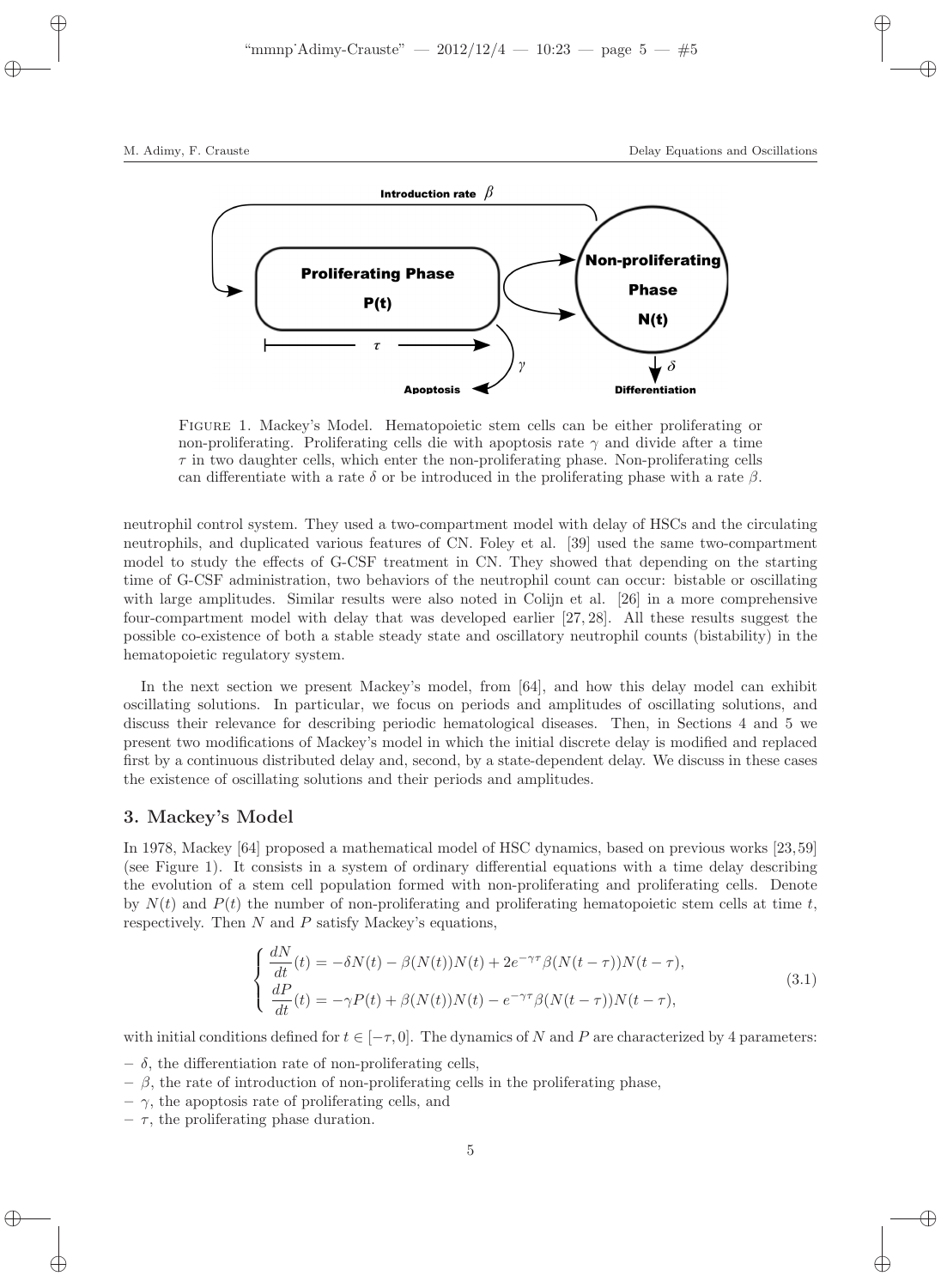The rate of introduction  $\beta$  is in fact assumed to be a function of the number of non-proliferating cells,  $N(t)$ , in order to regulate the proliferation of hematopoietic stem cells: the more non-proliferating cells, the less cells introduced in the proliferating phase. Hence,  $\beta$  is assumed to be a decreasing function of N, with

$$
0 < \beta(0) < +\infty \quad \text{and} \quad \lim_{N \to \infty} \beta(N) = 0. \tag{3.2}
$$

Typically [64, 76],  $\beta$  is chosen as a Hill function, that is

$$
\beta(N) = \beta_0 \frac{\theta^n}{\theta^n + N^n},\tag{3.3}
$$

where  $\beta_0 > 0$  is the maximum rate of introduction,  $\theta \geq 0$  is a threshold value for which  $\beta$  reaches half of its maximum, and  $n > 1$  is the so-called sensitivity of the introduction rate, also known as the Hill coefficient.

The proliferating phase duration  $\tau$  induces a time delay in System (3.1). Since  $\tau$  represents an average duration of the proliferating phase, then equations in (3.1) exhibit a discrete delay.

Apart from the function  $\beta$  whose properties have been discussed above, parameters  $\delta$ ,  $\gamma$  and  $\tau$  are assumed to be constant and positive.

It is clear that equations for proliferating and non-proliferating cells in (3.1) are not coupled: the whole dynamic of hematopoietic stem cells is contained in the equation for non-proliferating cells,

$$
\frac{dN}{dt}(t) = -[\delta + \beta(N(t))]N(t) + 2e^{-\gamma \tau} \beta(N(t-\tau))N(t-\tau). \tag{3.4}
$$

Under classical assumptions, Equation (3.4) has a unique solution, defined for all  $t \geq 0$  [49]. Moreover, it can also have several steady states: A steady state of  $(3.4)$  is a solution N satisfying  $dN/dt = 0$  for all  $t \geq 0$ , that is

$$
[\delta + \beta(N)]N = 2e^{-\gamma \tau} \beta(N)N.
$$
\n(3.5)

It follows that  $N = 0$  is always a steady state solution of (3.4). Equation (3.5) can also have a positive solution, which is unique (since  $\beta$  is a decreasing function), if and only if

$$
(2e^{-\gamma \tau} - 1)\beta(0) > \delta. \tag{3.6}
$$

Condition (3.6) is equivalent to

$$
0 \leq \tau < \tau_{max} := \frac{1}{\gamma} \ln \left( \frac{2\beta(0)}{\delta + \beta(0)} \right).
$$

This condition describes a situation in which the maximum "production" rate of non-proliferating cells (corresponding to the term  $2e^{-\gamma\tau}\beta(0)$ ) is larger than their "disappearance" rate (here,  $\delta + \beta(0)$ ). These results are summarized in the following proposition.

**Proposition 3.1.** Assume  $\beta(N)$  is a continuous, decreasing function satisfying (3.2). Then Equation  $(3.4)$  has two steady states,  $N = 0$  and  $N = N^* > 0$ , where

$$
N^* := \beta^{-1} \left( \frac{\delta}{2e^{-\gamma \tau} - 1} \right),
$$

provided that (3.6) holds true. Otherwise,  $N = 0$  is the only steady state of (3.4).

Asymptotic stability of the two steady states of Equation (3.4) can be investigated. One can show that the trivial steady state,  $N = 0$ , is globally asymptotically stable (this means, asymptotically stable for all nonnegative initial conditions) when it is the only steady state, and unstable otherwise. This result is based on a Lyapunov functional, see the proof of Proposition 4.1. Local asymptotic stability of the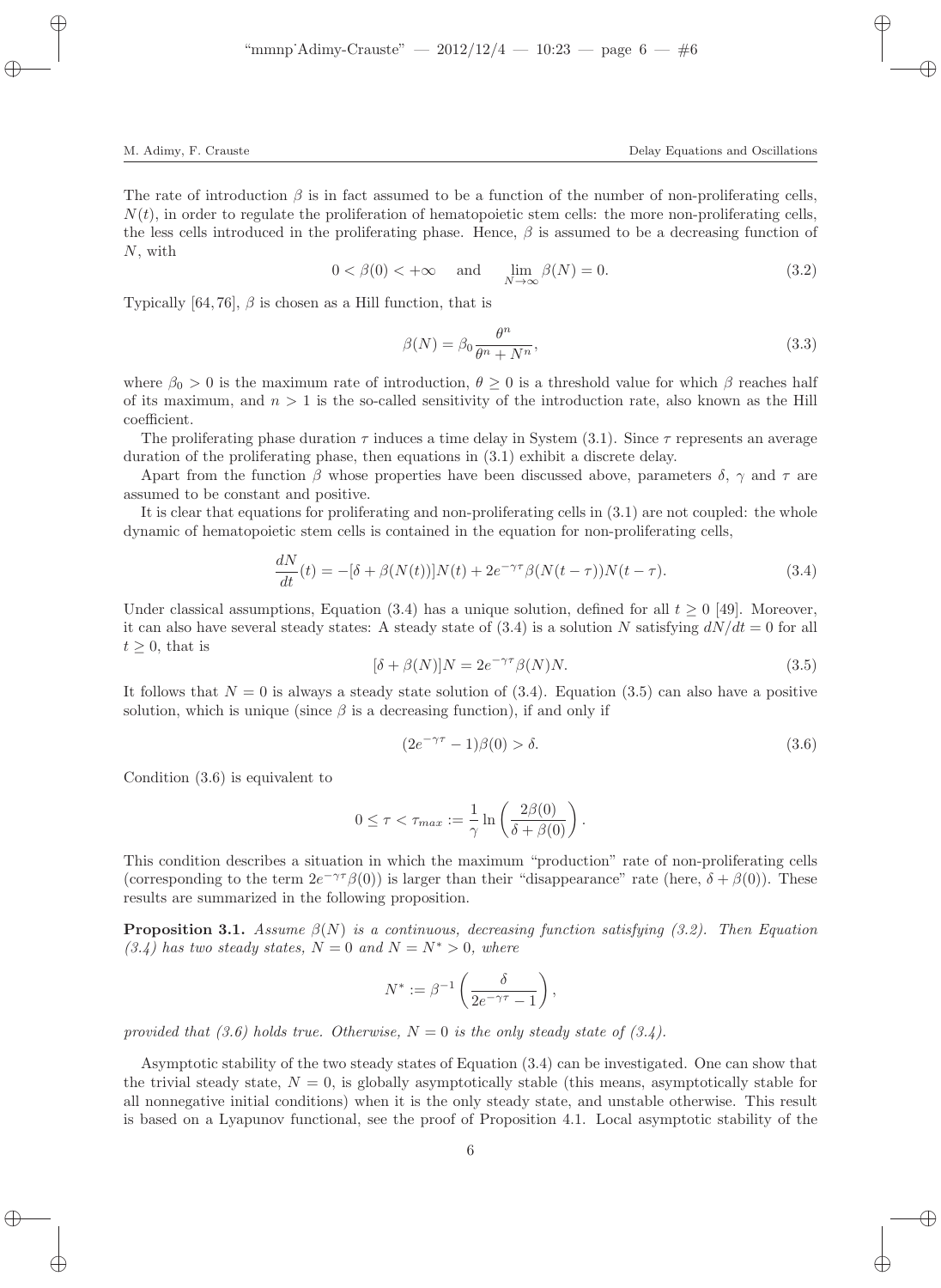unique positive steady state,  $N = N^*$ , depends on the eigenvalues of the linearized problem. By studying the characteristic equation one can show that a Hopf bifurcation can occur at  $N^*$  (Propositon 3.3) and then oscillatory solutions can be observed.

Assume (3.6) holds true, and  $\beta$  is continuously differentiable. The linearization of (3.4) around  $N^*$ leads to

$$
\frac{dN}{dt}(t) = -[\delta + \beta^*]N(t) + 2e^{-\gamma\tau}\beta^*N(t - \tau),\tag{3.7}
$$

where  $\beta^* := \beta(N^*) + N^* \beta'(N^*)$ . One can note that, since  $\beta$  is a decreasing function, the sign of  $\beta^*$ can be either positive or negative, depending on the value of  $N^*$ . The characteristic equation associated with (3.7) is obtained by searching for solutions of the form  $N(t) = e^{\lambda t}C$ , where  $\lambda \in \mathbb{C}$  and  $C \neq 0$  is a constant. One gets a first degree exponential polynomial characteristic equation,

$$
\lambda + \delta + \beta^* - 2e^{-\gamma \tau} \beta^* e^{-\lambda \tau} = 0.
$$
\n(3.8)

Let focus on the local asymptotic stability of  $N^*$  with respect to the parameter  $\tau$ . It is locally asymptotically stable if all roots of (3.8) have negative real parts, unstable if roots with positive real parts exist, and stability can only be lost if roots cross the imaginary axis, that is if purely imaginary roots appear. First note that when  $\tau = 0$  all roots of (3.8) have negative real parts, so  $N^*$  is locally asymptotically stable. Indeed, when  $\tau = 0$  the characteristic equation reduces to  $\lambda + \delta - \beta^* = 0$ , so there is only one real eigenvalue,

$$
\lambda = \beta^* - \delta = \beta(N^*) + N^* \beta'(N^*) - \delta = N^* \beta'(N^*) < 0, \quad \text{with } \beta(N^*) = \delta.
$$

It follows that an increase of  $\tau$  can lead to a stability switch of the steady state  $N^*$  only if purely imaginary roots appear. Hence, let search for roots  $\lambda$  of (3.8) such that  $\lambda = i\omega$ , with  $\omega \in \mathbb{R}$ . Separating real and imaginary parts in (3.8) we obtain

$$
\begin{cases} 2e^{-\gamma\tau}\beta^* \cos(\omega\tau) = \delta + \beta^*, \\ 2e^{-\gamma\tau}\beta^* \sin(\omega\tau) = -\omega. \end{cases}
$$
 (3.9)

It is straightforward that if  $(\omega, \tau)$  is a solution of (3.9) then so is  $(-\omega, \tau)$ . Consequently, we only search for  $\omega > 0$ . Taking the square of both equations and summing them up one obtains that  $\omega$  and  $\tau$  must satisfy

$$
\omega^2 + (\delta + \beta^*)^2 = (2e^{-\gamma \tau} \beta^*)^2.
$$

The dependence of  $\omega$  on  $\tau$  is however partially implicit:  $\beta^*$  depends on  $N^*$  which depends explicitly on  $\tau$  (see proposition 3.1). It follows that  $\omega$  necessarily satisfies  $\omega = \omega(\tau) := [(2e^{-\gamma \tau} \beta^*)^2 - (\delta + \beta^*)^2]^{1/2}$ , provided that

$$
(2e^{-\gamma \tau} \beta^*)^2 > (\delta + \beta^*)^2. \tag{3.10}
$$

Since  $(2e^{-\gamma \tau} - 1)\beta^* - \delta = (2e^{-\gamma \tau} - 1)N^* \beta'(N^*) < 0$ , (3.10) is equivalent to

$$
(2e^{-\gamma \tau} + 1)\beta^* + \delta < 0. \tag{3.11}
$$

It is then almost straightforward to show that there exists  $\tau^* > 0$  such that (3.11) is satisfied for  $\tau \in [0, \tau^*)$ , provided that (3.11) is satisfied when  $\tau = 0$ , that is if  $4\delta + 3\beta^{-1}(\delta)\beta'(\beta^{-1}(\delta)) < 0$ . Then  $(\omega(\tau), \tau)$  satisfies (3.9) if and only if  $\tau \in [0, \tau^*)$  and  $\tau$  is a solution of the fixed point problem

$$
\tau = \frac{1}{\omega(\tau)} \left[ \arccos\left(\frac{\delta + \beta^*}{2\beta^* e^{-\gamma\tau}}\right) + 2k\pi \right], \qquad k \in \mathbb{N}_0.
$$
\n(3.12)

Define the functions

$$
Z_k(\tau) := \tau - \frac{1}{\omega(\tau)} \left[ \arccos\left(\frac{\delta + \beta^*}{2\beta^* e^{-\gamma\tau}}\right) + 2k\pi \right], \qquad k \in \mathbb{N}_0, \tau \in [0, \tau^*).
$$
 (3.13)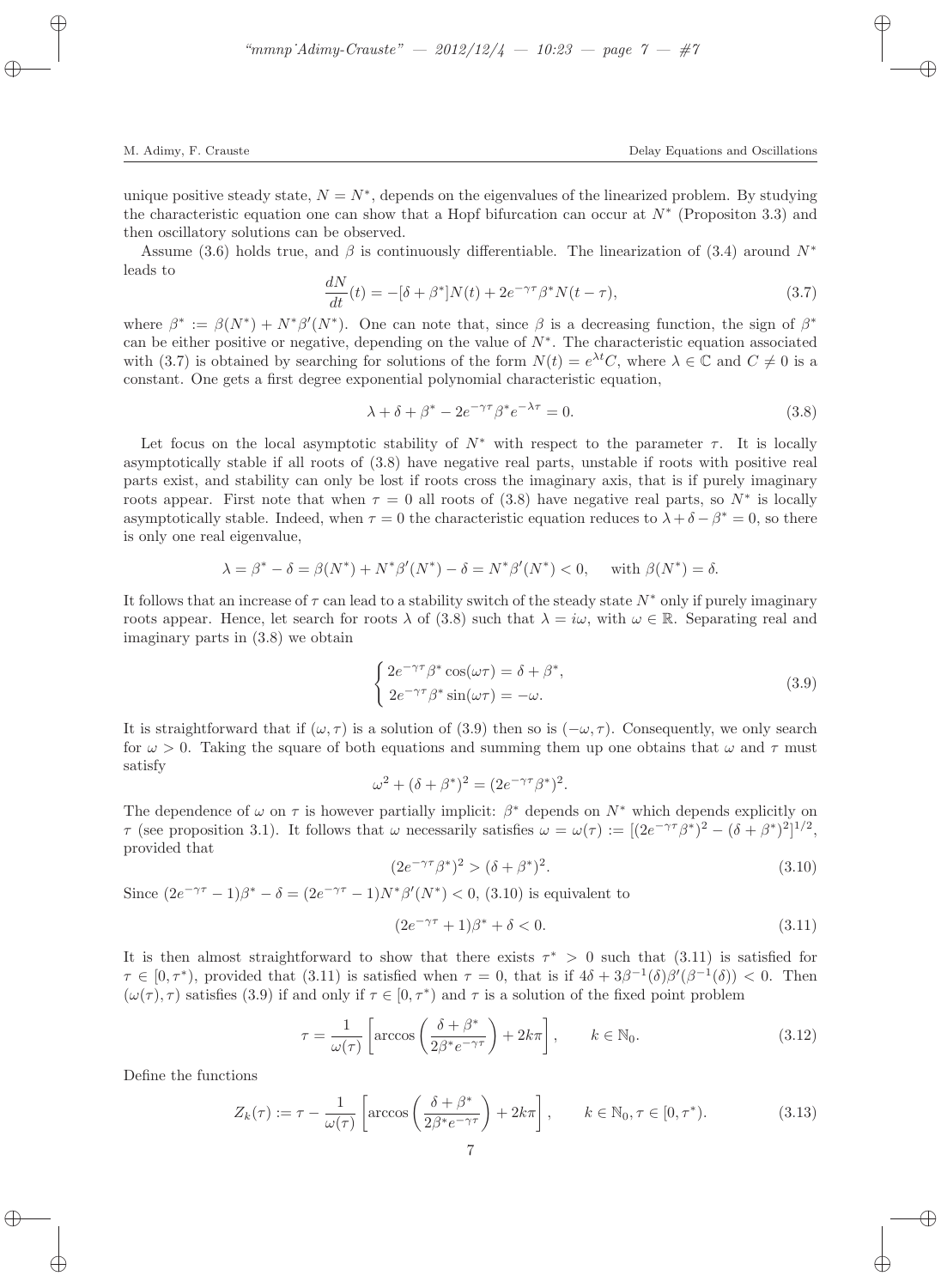The problem of finding critical values of  $\tau$  reduces to finding roots of a real function. The roots of  $Z_k$  can be found using popular software, yet they are hard to determine with analytical tools [19]. The following lemma states some rather general properties of the  $Z_k$  functions [31]. We refer to [31] for the proof.

Lemma 3.2. For  $k \in \mathbb{N}_0$ ,

 $Z_k(0) < 0$  and  $\lim_{\tau \to \tau^*} Z_k(\tau) = -\infty.$ 

Therefore, provided that no root of  $Z_k$  is a local extremum, the number of positive roots of  $Z_k$ ,  $k \in \mathbb{N}_0$ , on the interval  $[0, \tau^*)$  is even. Moreover, if  $Z_k$  has no root on the interval  $[0, \tau^*)$ , then  $Z_j$ , with  $j > k$ , does not have positive roots.

The last statement in Lemma 3.2 implies, in particular, that, if  $Z_0$  has no positive root, then there is no  $\tau$  such that (3.9) has solutions, and Equation (3.8) does not have pure imaginary roots, so the steady state  $N^*$  is asymptotically stable for all  $\tau$  satisfying (3.6). If  $Z_0$  has at least one positive root,  $\tau = \tau_c$ , then one can easily get (see [19])

$$
\operatorname{sign}\left(\frac{dRe(\lambda(\tau))}{d\tau}\bigg|_{\tau=\tau_c}\right) = \operatorname{sign}\left(2\omega(\tau_c)\right)\operatorname{sign}\left(\frac{dZ_0(\tau_c)}{d\tau}\right),\,
$$

so, in this case since  $\omega(\tau_c) > 0$ , the sign of the first derivative of the real part of eigenvalues with respect to  $\tau$  is given by the sign of the derivative of  $Z_0$  at the critical value  $\tau = \tau_c$ . We can then state the following proposition.

**Proposition 3.3.** Assume (3.6) holds true. In addition, assume  $\beta$  is continuously differentiable, decreasing and satisfies (3.2).

If no  $\tau \in [0, \tau_{max})$  satisfies (3.11) then the steady state  $N^*$  of (3.4) is locally asymptotically stable for  $\tau \in [0, \tau_{max}).$ 

Assume there exists  $0 < \tau^* < \tau_{max}$  such that (3.11) is fulfilled for  $\tau \in [0, \tau^*$ ). Then:

- (i) If  $Z_0(\tau)$  has no root on the interval  $[0, \tau^*)$ , the steady state  $N^*$  of Equation (3.4) is locally asymptotically stable for  $\tau \in [0, \tau^*);$
- (ii) If  $Z_0(\tau)$  has at least one positive root on the interval  $[0, \tau^*)$ , say  $\tau_c$ , then the steady state  $N^*$  of Equation (3.4) is locally asymptotically stable for  $\tau \in [0, \tau_c)$ , and loses its stability when  $\tau = \tau_c$ . A finite number of stability switches may occur as  $\tau$  increases and passes through roots of the  $Z_k$  functions. Moreover, a Hopf bifurcation occurs at  $N^*$  when  $\tau = \tau_c$  if  $dZ_0(\tau_c)/d\tau > 0$ .

Equation (3.4) can then exhibit periodic solutions provided that a Hopf bifurcation occurs at the positive steady state N<sup>∗</sup> . A usual situation corresponds to the existence of two critical values of the delay  $\tau$ , that is the function  $Z_0$  has two roots and  $Z_1$  has no root (see Figure 2). When  $\tau$  increases and reaches the first root of  $Z_0$  then a Hopf bifurcation occurs (see Proposition 3.3): this critical value is  $\tau_c = 2.475$  days in Figure 2. Then periodic solutions are observed for  $\tau > \tau_c$ . In fact, Equation (3.4) has periodic solutions, with increasing periods, as long as  $\tau$  does not reach the second root of  $Z_0$ ,  $\tau = 3.22$ days (Figure 3). When  $\tau$  keeps on increasing, it finally reaches  $\tau_{max}$  where a transcritical bifurcation occurs, and the positive steady state no longer exists.

Amplitudes and periods of oscillating solutions of Equation (3.4) are displayed in Figure 3. One can see that following the Hopf bifurcation periods of oscillations increase regularly, after an initial sharp increase, from around 20 days up to 90 days. Mackey's equation (3.4) is then able to exhibit oscillations with very long periods compared to the delay (approximately 3 days), such long periods being observed in some hematological diseases such as chronic myeloid leukemia (see Section 2.2, and Pujo-Menjouet et al. [76]). It is noticeable, however, that amplitudes of the oscillations are rather constant, around 2 − 2.5 with our choice of parameter values, and do not specifically characterize the oscillations.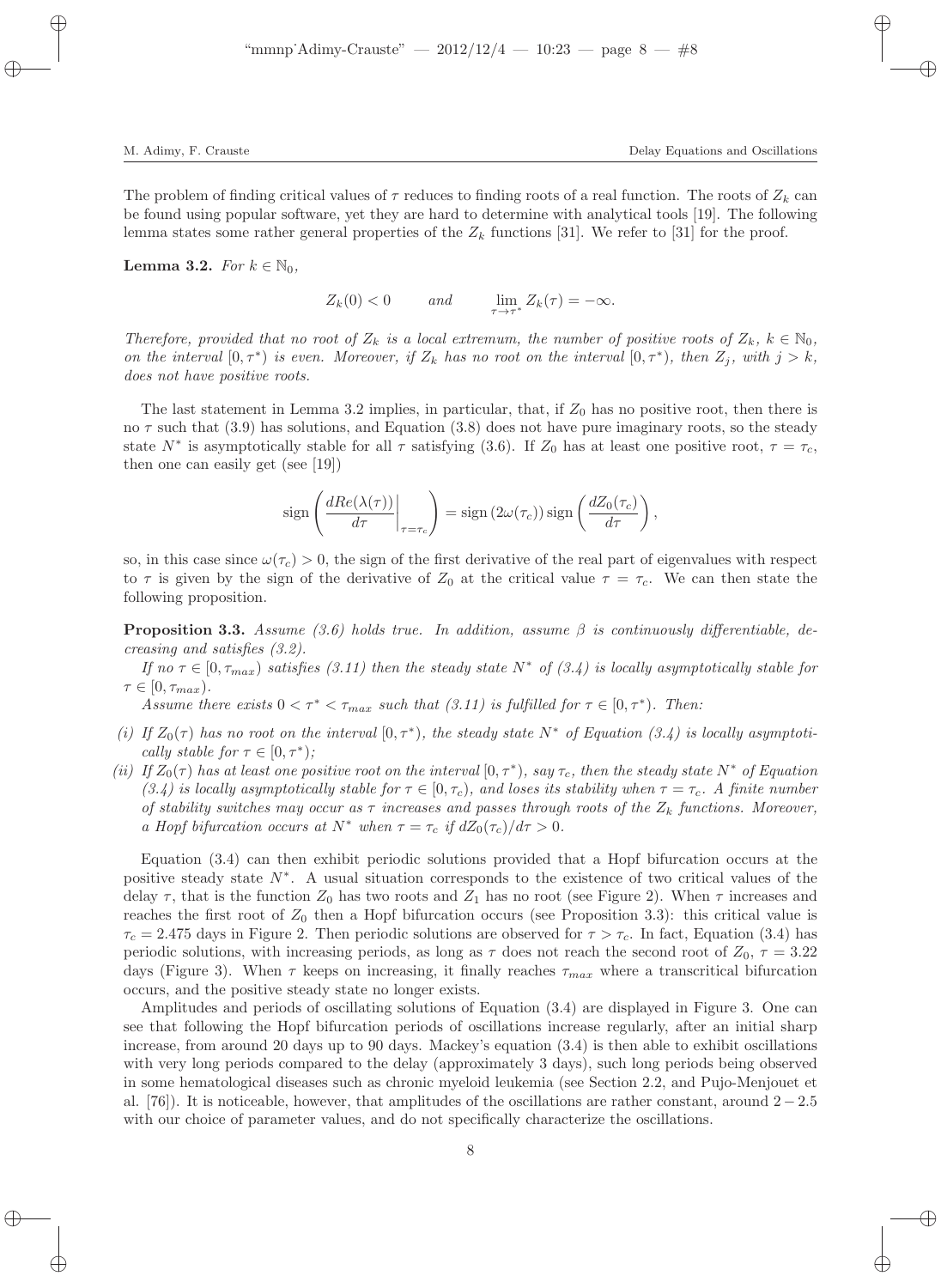

FIGURE 2.  $Z_k$  functions,  $k = 0$  (top) and  $k = 1$  (bottom). The function  $Z_0$  has two roots,  $\tau = 2.475$  days at which a Hopf bifurcation occurs, and  $\tau = 3.22$  days. In this illustration,  $\tau_{max} = 3.33$  days,  $\tau^* = 3.25$  days, and  $\delta = 0.05$  d<sup>-1</sup>,  $\gamma = 0.2$  d<sup>-1</sup>,  $\beta_0 = 1.77$  $d^{-1}$ ,  $n = 3$  and  $\theta = 1$  [31,76].

Stability of the positive steady state can also be investigated with respect to other parameters. For instance, let focus on the stability with respect to  $\beta^*$ . This choice will allow comparisons with a similar model exhibiting non-discrete delays in the next section. With  $\beta$  given by (3.3),

$$
\beta^* = \beta_0 \theta^n \frac{\theta^n - (n-1)(N^*)^n}{(\theta^n + (N^*)^n)^2}.
$$

Let consider  $\beta^* = \beta^*(n)$ . Fixing values of parameters  $\delta$ ,  $\gamma$ ,  $\beta_0$  and  $\theta$  (see Figure 2), and  $\tau = 3$  days, one can see that there exists a critical value of  $\beta^*$  ( $\beta_c^* = -0.33$ ), or equivalently of n (n<sub>c</sub> = 2.33), for which stability switch occurs through a Hopf bifurcation (see Figure 4). Contrary to the evolution observed when  $\tau$  varies, in this case amplitudes and periods of the oscillations increase as  $-\beta^*$  increases. For large values of  $n, -\beta^*$  is larger and amplitudes of oscillations plateau. Larger observed periods of oscillations are about 100 days, and the corresponding steady state value (not shown here) is close to, yet larger than, θ. Indeed, when n becomes large, the rate of introduction β is close to a threshold Heavyside function (see Pujo-Menjouet et al [76]), the threshold being equal to  $\theta$ , and consequently N<sup>∗</sup> approaches  $\theta$ .

Several modifications of Mackey's model have been proposed, accounting for different nonlinearities [31, 32] or more discrete delays [11, 27, 28] in order to describe the different hematopoietic lineages. Complexity increases in such models, yet they can roughly be analyzed in the same way. In the next section we consider a model for HSC dynamics with a distributed delay. The above-mentioned method to determine the stability of the steady states and the existence of oscillations can not be applied to distributed delay.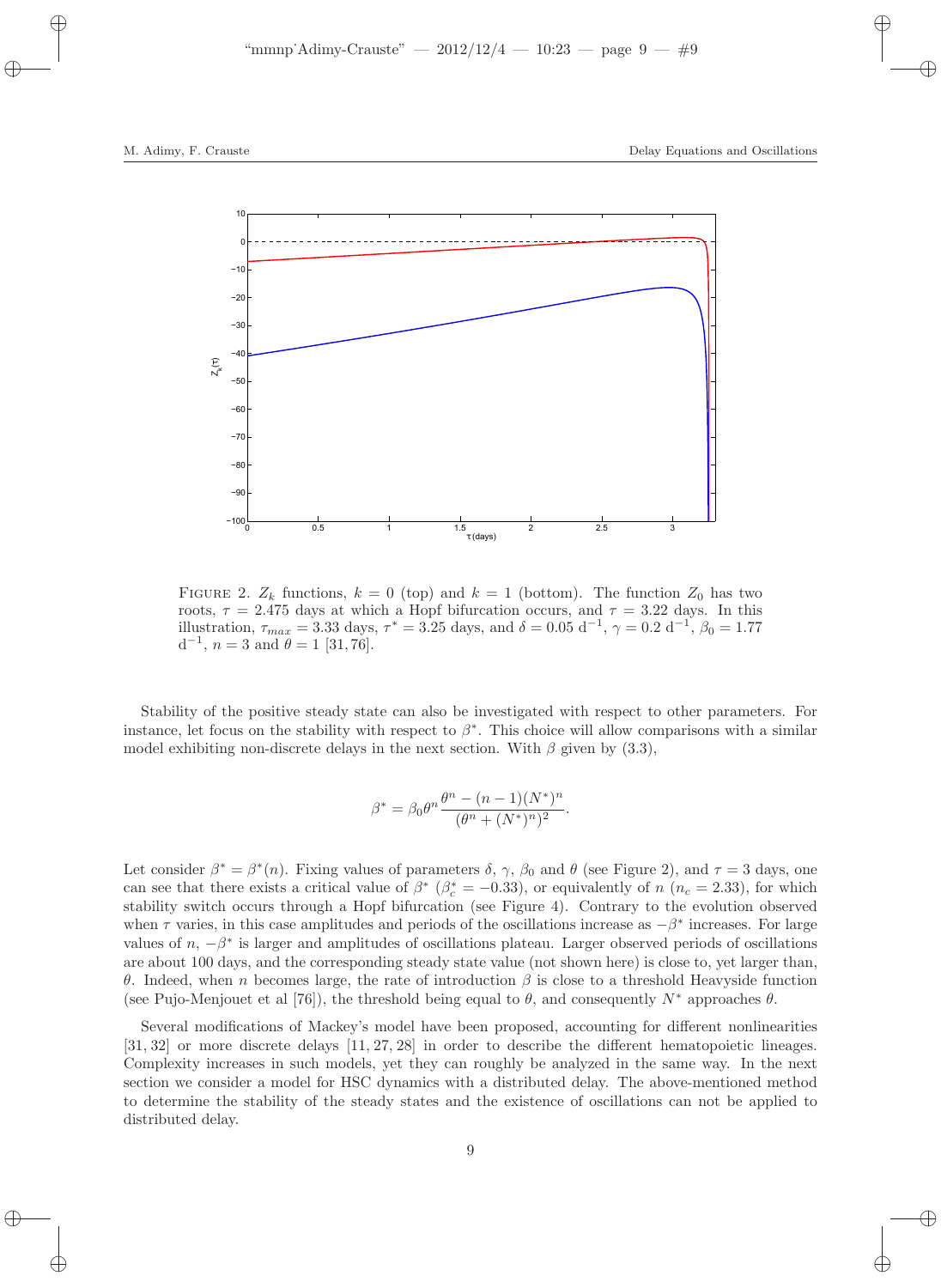

Figure 3. Amplitudes and periods of oscillating solutions of Equation (3.4). On the interval  $[\tau = 2.475, \tau = 3.22]$ , (3.4) has periodic solutions (parameter values are identical to the ones used in Figure 2). Periods of the oscillations are displayed by the solid line, related to the left vertical axis, whereas amplitudes of oscillations are represented by the dashed line, and appear on the right vertical axis.

### 4. Model of HSC dynamics with Distributed Delay

Consider now Mackey's model (Figure 1), with the same assumptions as in the previous section, except that the length of the proliferating phase is assumed to be distributed according to a probability density — a probability kernel — denoted by  $f(a)$ , with  $a \in (0, \tau)$ , where a denotes the time spent by a cell in the proliferating phase (its age) [2, 9, 33]. In the original Mackey's model, presented in Section 3, the proliferating phase duration was supposed to be constant, the parameter  $\tau$  representing an average duration of this phase. This assumption however neglects variability of cell cycle durations. Hence, considering a non-constant distributed duration is a "natural" improvement of Mackey's model.

Cell densities  $N(t)$  and  $P(t)$  now satisfy (Adimy et al. [9])

$$
\begin{cases}\n\frac{dN}{dt}(t) = -[\delta + \beta(N(t))]N(t) + 2\int_0^\tau e^{-\gamma a}f(a)\beta(N(t-a))N(t-a)da, \\
\frac{dP}{dt}(t) = -\gamma P(t) + \beta(N(t))N(t) - \int_0^\tau e^{-\gamma a}f(a)\beta(N(t-a))N(t-a)da,\n\end{cases}
$$
\n(4.1)

with initial conditions defined for  $t \in [-\tau, 0]$ . Previous assumptions on parameters  $\delta$  and  $\gamma$  and function  $\beta$  still hold. In addition, we assume f is non-negative and satisfies

$$
\int_0^\tau f(a)da = 1.
$$

As previously noted, System  $(4.1)$  is not coupled, and the proliferating cell density  $P(t)$  can be expressed as

$$
P(t) = \int_0^{\tau} f(a) \left( \int_{t-a}^t e^{-\gamma(t-s)} \beta(N(s)) N(s) \ ds \right) da \qquad \text{for } t \ge 0.
$$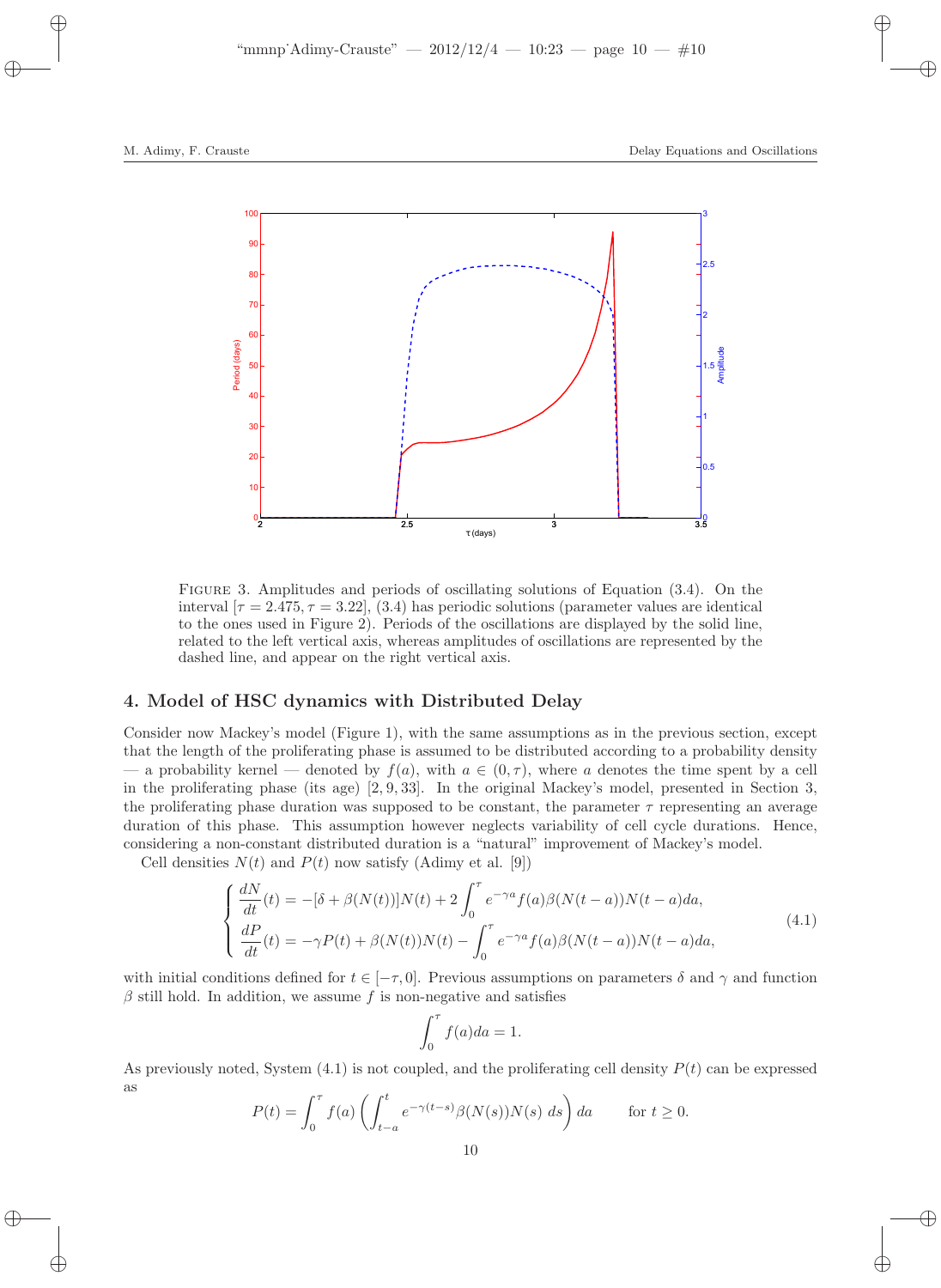

Figure 4. Amplitudes and periods of oscillating solutions of Equation (3.4) as a function of  $\beta^*$ . Equation (3.4) has periodic solutions for  $\beta^* < \beta_c^* = -0.33$  (Note that the horizontal axis shows  $-\beta^*$ ). Periods of the oscillations are displayed by the solid line, related to the left vertical axis, whereas amplitudes of oscillations are represented by the dashed line, and appear on the right vertical axis.

Hence we once again focus on the equation for  $N(t)$ ,

$$
\frac{dN}{dt}(t) = -[\delta + \beta(N(t))]N(t) + 2\int_0^{\tau} e^{-\gamma a} f(a)\beta(N(t-a))N(t-a)da.
$$
\n(4.2)

Similarly to what we established in Proposition 3.1, we can state that Equation (4.2) has a unique positive steady state  $N = N^*$  provided that

$$
\left(2\int_0^\tau e^{-\gamma a}f(a)da - 1\right)\beta(0) > \delta,\tag{4.3}
$$

and it always has a trivial steady state  $N = 0$ . We determine the stability of the trivial steady state in the following proposition.

**Proposition 4.1.** The trivial steady state  $N = 0$  of Equation (4.2) is globally asymptotically stable if

$$
\left(2\int_0^\tau e^{-\gamma a}f(a)da - 1\right)\beta(0) < \delta,\tag{4.4}
$$

and unstable if  $(4.3)$  holds true.

*Proof.* Assume (4.4) holds, and denote by  $C^+$  the set of continuous nonnegative functions on  $[-\tau, 0]$ . Let the mapping  $J: C^+ \to [0, +\infty)$  be defined by

$$
J(\varphi) = \int_0^{\varphi(0)} \beta(s)s \, ds + \int_0^{\tau} e^{-\gamma a} f(a) \left( \int_{-a}^0 \left( \beta(\varphi(\theta)) \varphi(\theta) \right)^2 d\theta \right) da
$$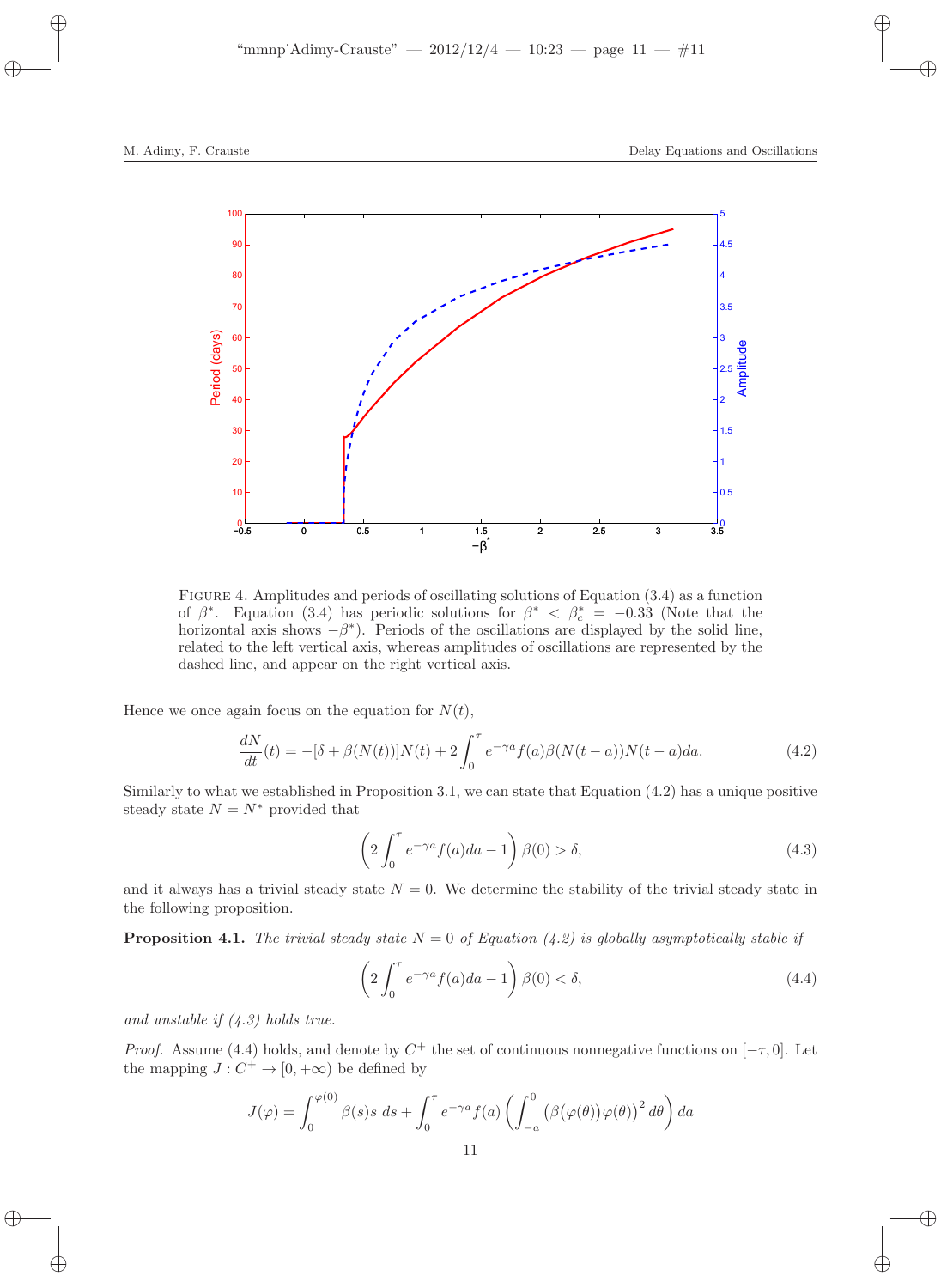for all  $\varphi \in C^+$ . We set (see [49])

$$
\dot{J}(\varphi) = \limsup_{t \to 0^+} \frac{J(N_t^{\varphi}) - J(\varphi)}{t}, \quad \text{for } \varphi \in C^+,
$$

where  $N^{\varphi}$  is the unique solution of (4.2) associated with the initial condition  $\varphi \in C^+$ , and  $N_t^{\varphi}(\theta)$  $N^{\varphi}(t + \theta)$  for  $\theta \in [-\tau, 0]$ . Then, after computations (see [9]), one gets

$$
\dot{J}(\varphi) \leq -\left[\delta - \left(2\int_0^\tau e^{-\gamma a} f(a)da - 1\right) \beta(\varphi(0))\right] \beta(\varphi(0))\varphi(0)^2.
$$

Since  $\beta$  is decreasing and nonnegative, and under assumption (4.4), the right hand side of the above inequality is negative for  $\varphi(0) \geq 0$ , and vanishes if and only if  $\varphi(0) = 0$ . We deduce that every solution of (4.2), with  $\varphi \in C^+$ , tends to zero as t tends to  $+\infty$  [49].

Assume now (4.3) holds. The linearization of (4.2) around  $N \equiv 0$  leads to the characteristic equation  $(see (4.6))$ 

$$
\Delta_0(\lambda) := \lambda + \delta + \beta(0) - 2\beta(0) \int_0^\tau e^{-(\lambda + \gamma)a} f(a) da = 0.
$$
\n(4.5)

Considering  $\Delta_0$  as a real function, one can show (see [9]) that it has a unique real root, which is positive. Consequently, (4.5) has at least one characteristic root with positive real part, and the trivial steady state is then unstable.  $\square$ 

Condition (4.4) describes a situation in which the disappearance rate of non-proliferating cells is larger than their proliferative rate, hence it characterizes a cell population inclined to extinction.

The local asymptotic stability analysis of the positive steady state  $N = N^*$  can a priori be performed similarly to what has been presented in Section 3. Linearizing Equation  $(4.2)$  around  $N^*$  leads to the characteristic equation

$$
\lambda + \delta + \beta^* - 2\beta^* \int_0^\tau e^{-\gamma a} f(a) e^{-\lambda a} da = 0,
$$
\n(4.6)

where  $\beta^* := \beta(N^*) + N^* \beta'(N^*)$ . The previous stability analysis, however, focused on the role of the parameter  $\tau$ , the average proliferating phase duration, on the stability of the steady state. In the distributed delay case, the duration of the proliferating phase is not characterized only by  $\tau$ , the maximal length of the phase, but also by the probability density  $f(a)$ . It is then not necessarily relevant to analyze the stability with respect to  $\tau$ . Indeed, any parameter can be used as a bifurcation parameter. We will choose, in the following,  $\beta^*$  as a bifurcation parameter.

It can nevertheless be noticed that stability can be analyzed when  $\tau = 0$ . In this case,  $f(a)$  is a Dirac mass in  $a = 0$ , and similarly to the result presented in Section 3 one can see that the positive steady state is locally asymptotically stable since there is only one real eigenvalue,  $\lambda = \beta^* - \delta = N^* \beta'(N^*) < 0$ , with  $\beta(N^*)=\delta$ .

When searching for a stability switch, it is not possible to reproduce the results of Section 3. Indeed, if one searches for purely imaginary roots  $\lambda = i\omega$ , with  $\omega > 0$ , then separating real and imaginary parts in (4.6) leads to

$$
C(\omega) = \frac{\delta + \beta^*}{2\beta^*} \quad \text{and} \quad S(\omega) = -\frac{\omega}{2\beta^*}, \tag{4.7}
$$

where

$$
C(\omega) := \int_0^{\tau} e^{-\gamma a} f(a) \cos(\omega a) da \quad \text{and} \quad S(\omega) := \int_0^{\tau} e^{-\gamma a} f(a) \sin(\omega a) da.
$$

Summing up the squares of both sides of System  $(4.7)$  does not allow to isolate  $\omega$  and express it as the root of a polynomial function. Hence, an other approach must be used to investigate stability switch.

By investigating properties of the characteristic function in (4.6), we can then state the following proposition, adapted from [9].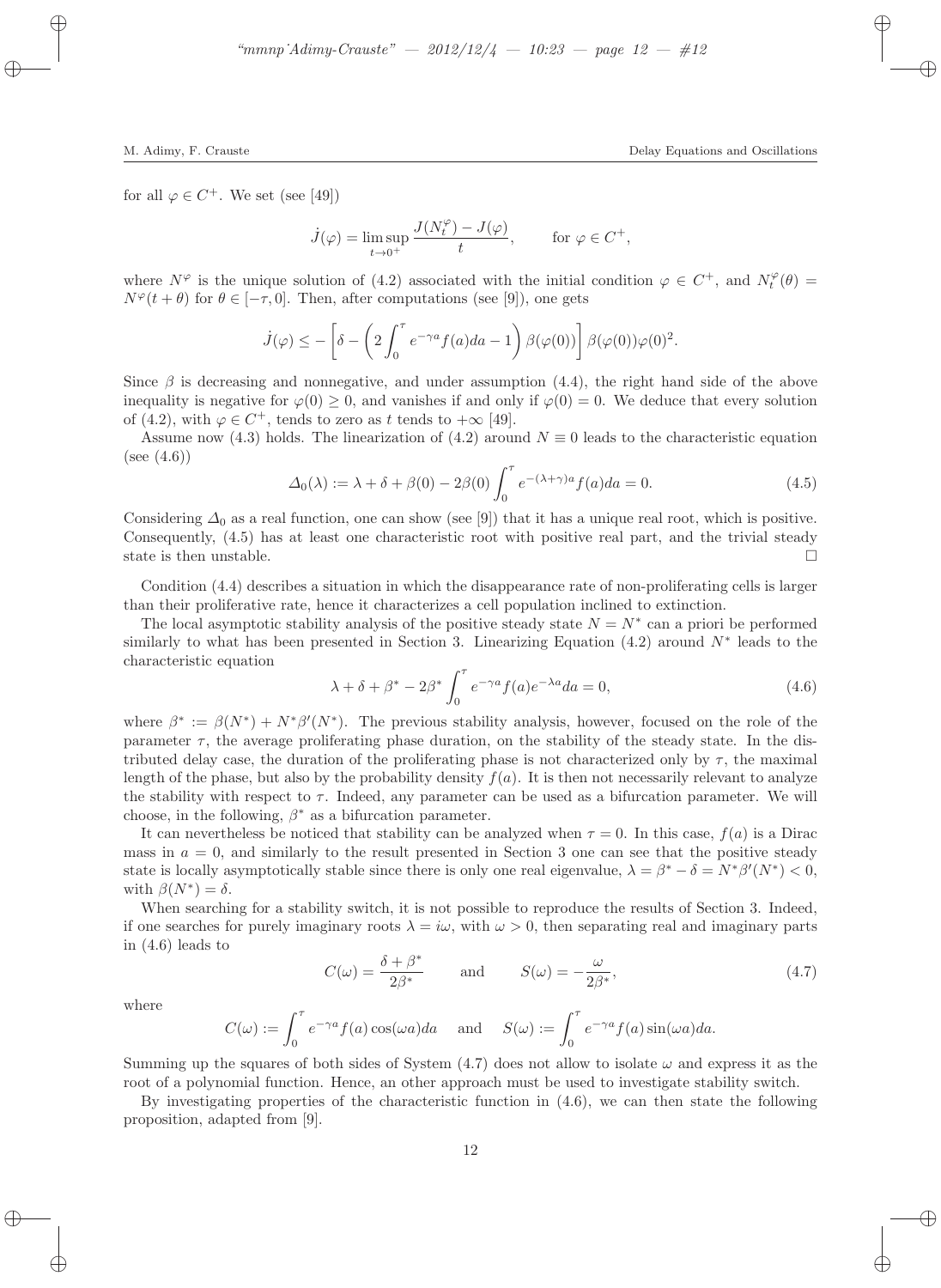**Proposition 4.2.** Assume that  $(4.3)$  holds. If

$$
\beta^* \ge -\frac{\delta}{2\int_0^\tau e^{-\gamma a} f(a)da + 1},\tag{4.8}
$$

then the positive steady state  $N = N^*$  of Equation (4.2) is locally asymptotically stable.

*Proof.* When  $\beta^* \geq 0$ ,  $\Delta(\lambda)$ , given by (4.6), is shown to possess only one real root,  $\lambda_0$ , negative, and all other characteristic roots  $\lambda$  of (4.6) satisfy  $Re(\lambda) < \lambda_0$ . Consequently,  $N = N^*$  is locally asymptotically stable.

When  $\beta^*$  < 0 and satisfies (4.8), one can show, by contradiction, that all eigenvalues have negative real parts, implying that  $N^*$  is also locally asymptotically stable.

Using the expression of  $\beta$  in (3.3), one can check that

$$
\beta^* = \beta_0 \theta^n \frac{\theta^n - (n-1)(N^*)^n}{(\theta^n + (N^*)^n)^2}
$$

and consequently  $\beta^*$  does not have a constant sign. More precisely  $\beta^* > 0$  as long as  $N^* < \theta(1/(n - \beta^*)$ 1))<sup>(1/n)</sup>. This remark is also valid for the case with constant delay: indeed, the expression of  $\beta^*$  is the same as in the previous case, only the expression of the steady state value  $N^*$  changes (see hereafter). Consequently, monotonicity properties of  $\beta^*$  do not qualitatively change in the distributed delay case.

Moreover,

$$
N^* := \beta^{-1} \left( \frac{\delta}{2 \int_0^{\tau} e^{-\gamma a} f(a) da - 1} \right),
$$

where  $\beta^{-1}$  is a decreasing function mapping  $(0, \beta(0))$  into  $[0, +\infty)$ . Therefore,  $N^*$  approaches 0 when Inequality (4.3) is close to equality. This corresponds to a transcritical bifurcation: a stable positive steady state disappears when an unstable trivial steady state switches stability and becomes stable.

When  $(4.8)$  does not hold (this implies in particular  $\beta^* < 0$ ), one can focus on the existence of a stability switch and the occurrence of a bifurcation. Assume  $\beta^* < \kappa$ , where  $\kappa := -\delta/(2 \int_0^{\tau} e^{-\gamma a} f(a) da + 1)$ , and search for purely imaginary roots of (4.6),  $\lambda = \pm i\omega$ , with  $\omega > 0$ . Then  $(\omega, \beta^*)$  satisfies (4.7). Let us consider the equation

$$
g(\omega) := \frac{\omega (1 - 2C(\omega))}{2S(\omega)} = \delta, \qquad \omega > 0.
$$
\n(4.9)

Assume the function  $a \mapsto e^{-\gamma a} f(a)$  is decreasing. From Lemma 4.1 and its proof, in [9], there exists a solution  $\omega_c > 0$  of (4.9), which is not necessarily unique, and  $S(\omega_c) > 0$ . Since  $g(\omega_c) = \delta > 0$ , then  $1 - 2C(\omega_c) > 0$ . Using this critical value of  $\omega$ , we can then define

$$
\beta_c^* := -\frac{\delta}{1 - 2C(\omega_c)} < 0,
$$

and straightforwardly check that  $\beta_c^* < \kappa$ . Consequently,  $(\omega_c, \beta_c^*)$  is a solution of (4.7), and  $\pm i\omega_c$  are characteristic roots of (4.6) for  $\beta^* = \beta_c^*$ .

Denote by  $\alpha$  the quantity

$$
\alpha := \left(2 \int_0^{\tau} e^{-\gamma a} f(a) da - 1\right) \beta(0),
$$

and define the sets

$$
\Omega := \{ \omega > 0; \ 0 < g(\omega) < \alpha \ \text{ and } \ g'(\omega) = 0 \} \quad \text{and} \quad \Lambda := g(\Omega).
$$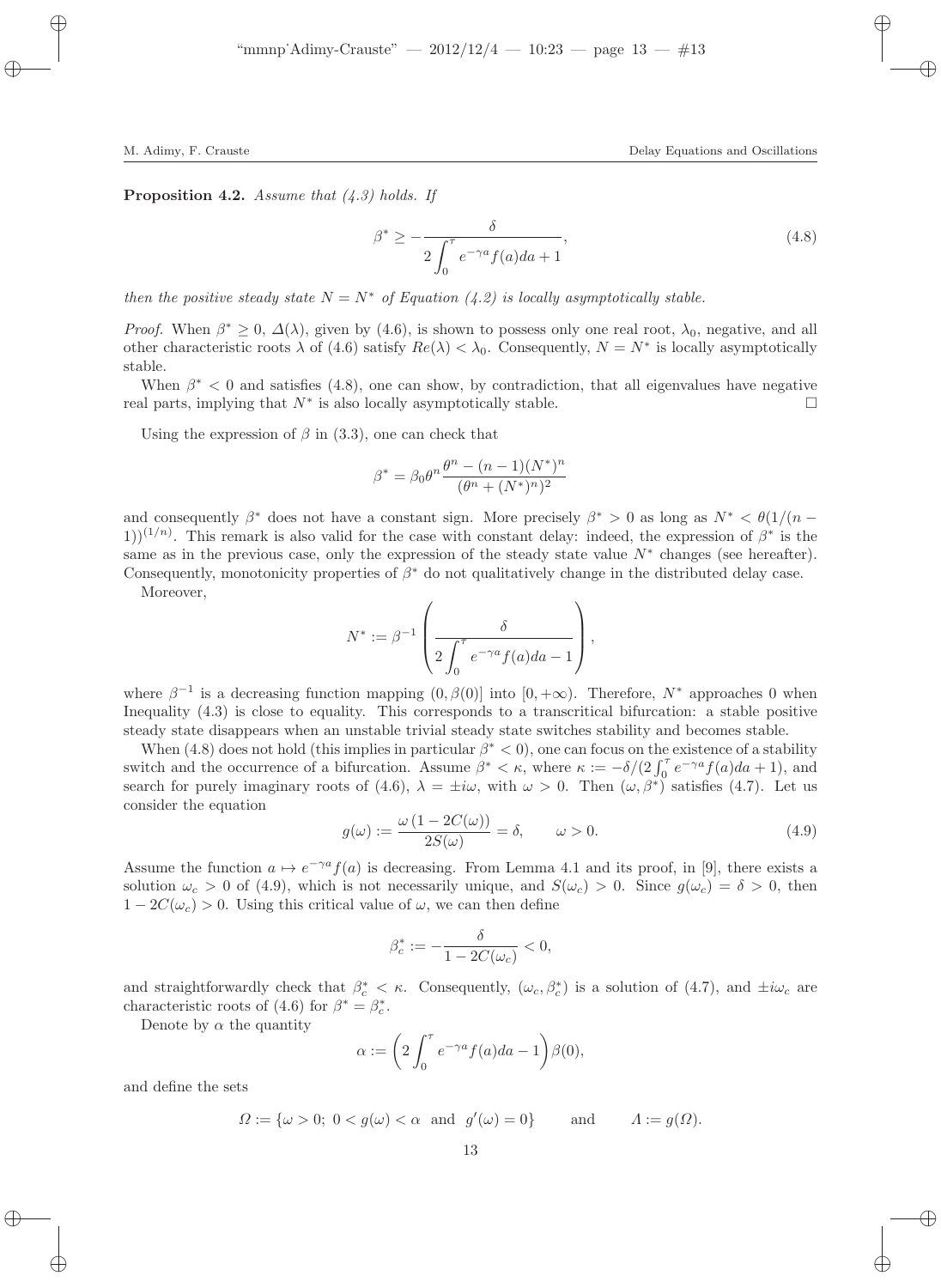Then A is finite or empty (see [9]) and, if  $\delta \in (0, \alpha) \setminus A$ , then

$$
\left. \frac{dRe(\lambda)}{d(-\beta^*)} \right|_{\beta^* = \beta_c^*} \neq 0.
$$

We state the following theorem, adapted from [9], dealing with the existence of a Hopf bifurcation at  $N = N^*$ .

**Theorem 4.3.** Assume the mapping  $a \mapsto e^{-\gamma a} f(a)$  is decreasing. Then, for each  $\delta \notin \Lambda$  satisfying (4.3), there exists  $\beta_c^* < \kappa$  such that the positive steady state  $N = N^*$  of Equation (4.2) is locally asymptotically stable when  $\beta_c^* < \beta^* \leq \kappa$  and a Hopf bifurcation occurs at  $N = N^*$  when  $\beta^* = \beta_c^*$ .

*Proof.* Since (4.9) may have more than one solution, let us consider  $\omega_c$  as the smallest solution of (4.9), and consequently  $\beta_c^*$  is the maximum value of  $\beta^*$  associated with roots of (4.9). By definition of  $(\omega_c, \beta_c^*)$ and from Lemma 4.1 in [9], (4.6) has no purely imaginary root while  $\beta_c^* < \beta^* \leq \kappa$ . Consequently, Rouché's Theorem [5, p.248] leads to the local asymptotic stability of  $N = N^*$ .

When  $\beta^* = \beta_c^*$ , (4.6) has a pair of purely imaginary roots  $\pm i\omega_c$ ,  $\omega_c > 0$ . These roots are simple (see Lemma 4.1 in [9]), and, since  $\delta \notin \Lambda$ ,  $dRe(\lambda)(\beta^* = \beta_c^*)/d(-\beta^*) \neq 0$ . One can then show, by contradiction,  $dRe(\lambda)(\beta^* = \beta_c^*)/d(-\beta^*) > 0$ . This ends this proof.

One may have noticed that the parameter  $-\beta^*$  is used as a bifurcation parameter instead of  $\beta^*$ , only because  $\beta^* < \kappa < 0$ .

Using the same parameter values as in the discrete delay case (Section 3), that is  $\delta = 0.05$  d<sup>-1</sup>,  $\gamma = 0.2$  $d^{-1}$ , and  $\beta_0 = 1.77 d^{-1}$ , we can investigate variations of periods and amplitudes of oscillations following the Hopf bifurcation. To that aim, we consider a uniform distribution of cell cycle durations, that is  $f(a) = 1/\tau$  for  $a \in [0, \tau]$ ,  $f(a) = 0$  otherwise, and we make  $\beta^*$  vary as a function of the Hill coefficient  $n > 1$  in (3.3). By choosing  $\tau = 6$  days, the average proliferating phase duration (3 days) is the same as in simulations performed in Section 3.

The Hopf bifurcation occurs for  $n \approx 2.82$ , that is  $\beta^* \approx -0.41$  (see Figure 5). Period of the oscillating solution at the Hopf bifurcation equals 27 days. Following the bifurcation, amplitudes and periods of the oscillating solutions are presented in Figure 6.

Similarly to the discrete delay case, presented in the previous section, periods and amplitudes of oscillations increase as  $-\beta^*$  (or, equivalently, n) increases beyond the critical Hopf value. However, a plateau is reached by periods, around 70 days, for very large values of n. This value is lower than the maximal value (100 days) obtained with a discrete delay. In addition, we observe in Figure 6 that periods of oscillating solutions are also globally lower than in the discrete case, as well as amplitudes of oscillations. From another point of view, one can see that in order to obtain oscillations with the same period as in the discrete delay case, the sensitivity n of the function  $\beta$  must be increased. Hence, similar results can be obtained yet not in the same situation.

The critical value of  $-\beta^*$  is also larger than the critical value obtained with the discrete delay  $(-\beta^* = 0.33)$ , corresponding to a larger critical value of n. The discrete delay then appears to be more destabilizing, in the sense that for a given average value of  $\tau$ , the instability area corresponding to the discrete delay is larger than the instability area corresponding to the distributed delay with the same mean. This conjecture has been proposed by Bernard et al [20].

#### 5. State-Dependent Delay Equation Modeling HSC Dynamics

Finally, let us present a third approach for modeling hematopoietic stem cell dynamics, assuming that the proliferating phase duration depends on the number of hematopoietic stem cells, more precisely on the number of non-proliferating cells.

Cell cycle duration variability has been the subject of numerous modelling work (see for instance Alarcon and Tindall [15], Fuss et al. [44], Tyson and Novak [87]), based on the control of progression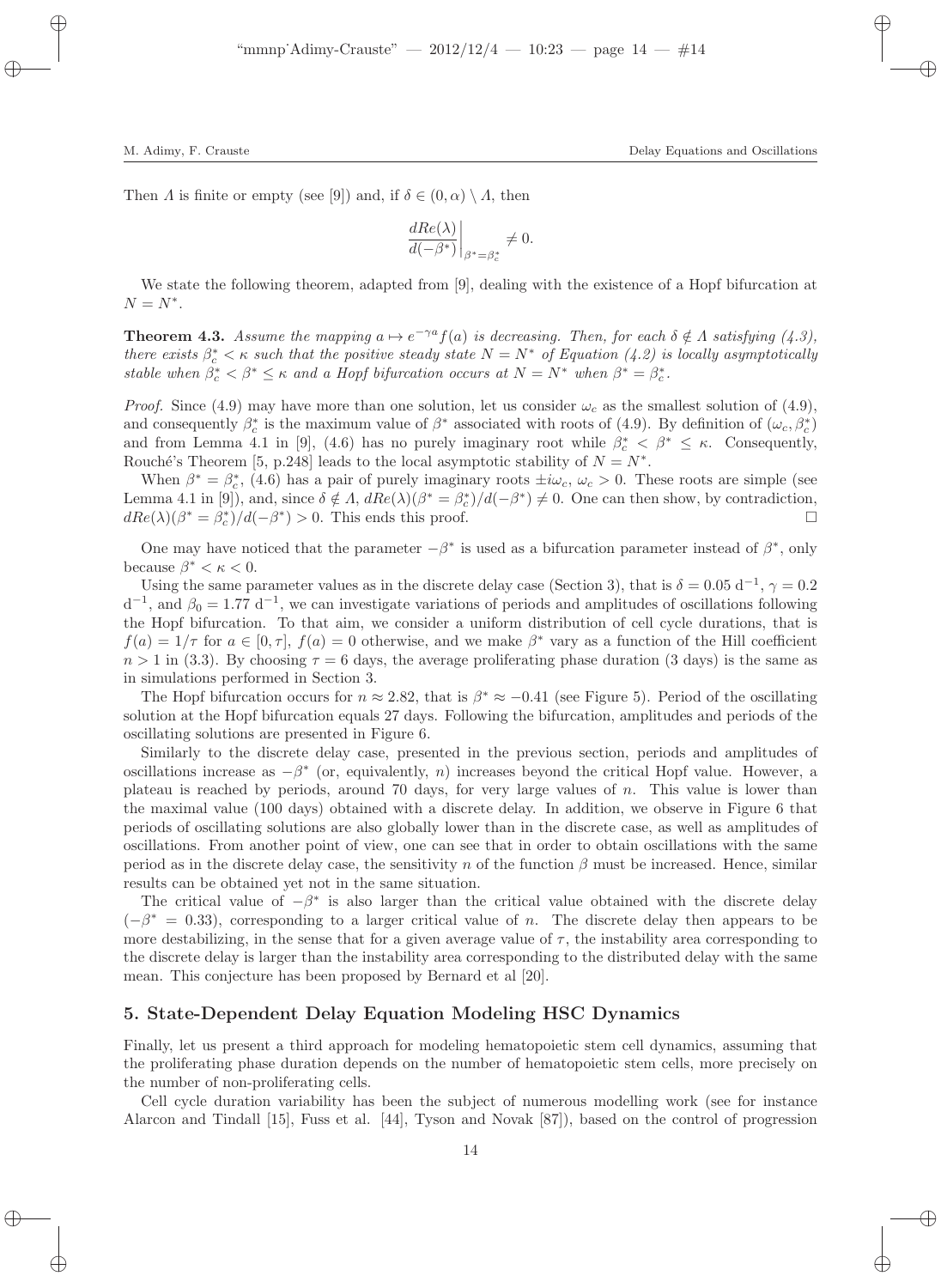

Figure 5. Periodic solution of Equation (4.2) at the Hopf bifurcation. Parameter values are  $\delta = 0.05 \, \mathrm{d}^{-1}$ ,  $\gamma = 0.2 \, \mathrm{d}^{-1}$ ,  $\beta_0 = 1.77 \, \mathrm{d}^{-1}$ ,  $\theta = 1$ ,  $\tau = 6$  days and  $n = 2.82$ . Period of the oscillations is around 27 days.

through the different phases of the cell cycle by protein concentration. In [15], the authors consider in particular the influence of extracellular factors (nutrients) in the regulation of cell cycle duration in budding yeast. These nutrients are consumed by cells, and this triggers the progression through the cell cycle phases. Since proliferating cells are indeed cells committed to divide (once they have passed the G1/S transition), one can assume that they no longer consume nutrients. In addition, proliferating HSC represent only about 5% of all HSC [24], so their role in cell cycle regulation can be neglected and one can consider that only non-proliferating cells control cell cycle durations.

This assumption leads to a modification of the initial Mackey's model [64], which becomes a statedependent delay system. Assume the cell cycle duration  $\tau$  depends on the density  $N(t)$  of non-proliferating cells, and more particularly, that  $\tau = \mu \tau(N(t))$ , with  $\mu \geq 0$ . The function  $\tau(N)$  is assumed to be bounded, positive, continuously differentiable and an increasing function of  $N$ , since it is a decreasing function of the quantity of available nutrients, which is a decreasing function of the number of non-proliferating cells. Let us define

$$
\tau_{min} := \inf_{x \ge 0} \tau(x) = \tau(0) \quad \text{and} \quad \tau_{max} = \sup_{x \ge 0} \tau(x).
$$

All other assumptions and parameter notations are similar to the ones in Sections 3 and 4. Following Adimy et al [7], the cell density  $N(t)$  satisfies, for  $t \geq 0$ ,

$$
N'(t) = -\left[\delta + \beta(N(t))\right]N(t) + 2e^{-\gamma\mu\tau(N(t))}\beta(N(t - \mu\tau(N(t))))N(t - \mu\tau(N(t))),\tag{5.1}
$$

with an initial condition defined for  $t \in [-\mu \tau_{max}, 0]$ . Existence and uniqueness of solutions of (5.1) are not straightforwardly obtained, yet this can be shown (see [7]) using Mallet-Paret et al. [68] and Walther [89]. Moreover, (5.1) has a trivial steady state,  $N = 0$ , and a positive steady state  $N = N^*$  provided that

$$
(2e^{-\gamma\mu\tau_{min}}-1)\beta(0) > \delta, \qquad \text{or, equivalently,} \qquad 0 \le \mu < \frac{1}{\gamma\tau_{min}}\ln\left(\frac{2\beta(0)}{\beta(0)+\delta}\right) := \overline{\mu}. \tag{5.2}
$$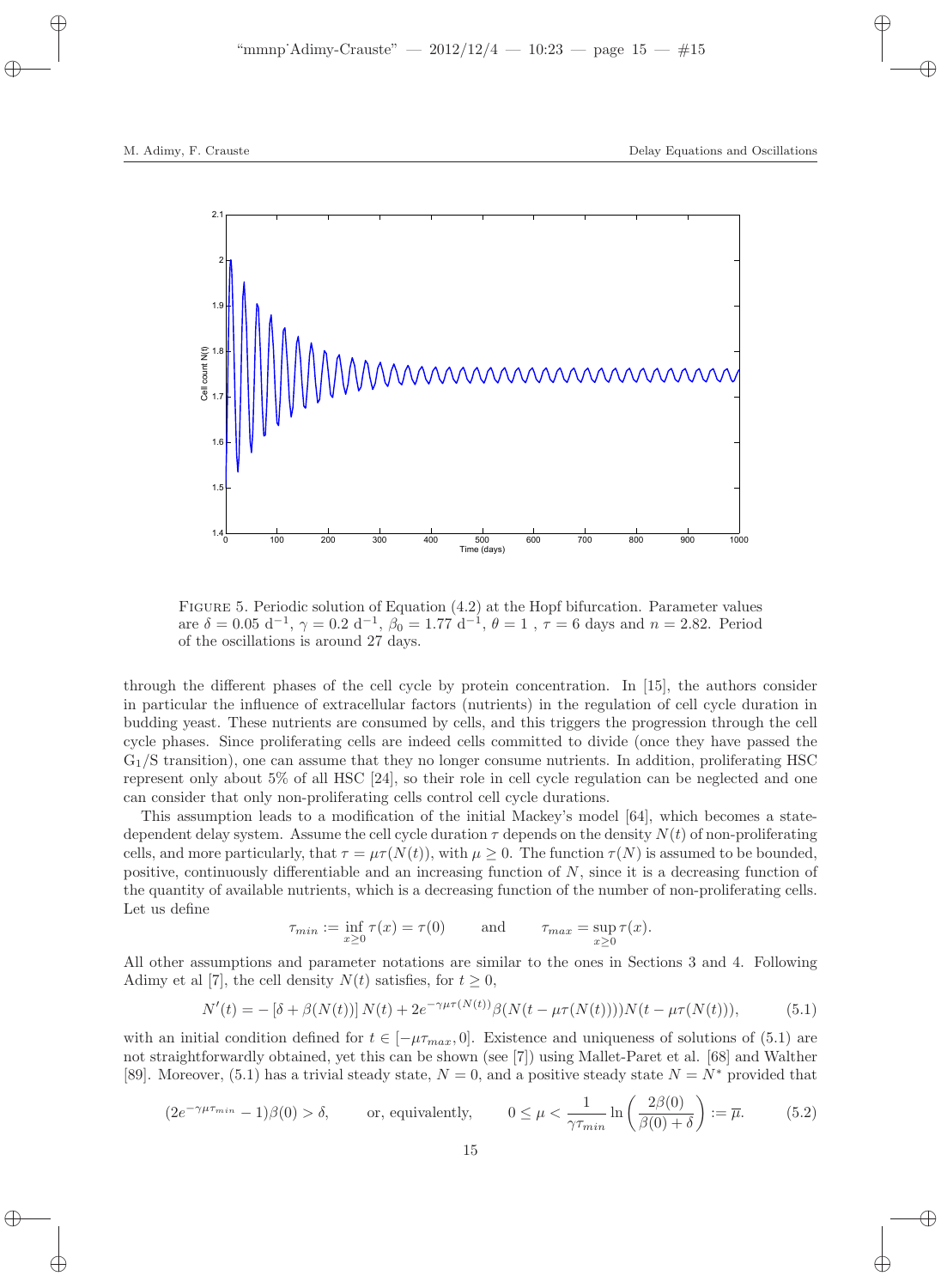

FIGURE 6. Amplitudes and periods of oscillating solutions of Equation (4.2). For  $-\beta^*$  < 0.41 (equivalent to  $n < 2.82$ ) the steady state  $N = N^*$  is locally asymptotically stable and solutions converge towards  $N = N^*$ . For  $-\beta^* > 0.41$ , (4.2) has periodic solutions. Periods of the oscillations are displayed by the solid line, related to the left vertical axis, whereas amplitudes of oscillations are represented by the dashed line, and appear on the right vertical axis. Parameter values are:  $\delta = 0.05 \, \mathrm{d}^{-1}$ ,  $\gamma = 0.2 \, \mathrm{d}^{-1}$ ,  $\beta_0 = 1.77 \, \mathrm{d}^{-1}$ ,  $\theta = 1, \tau = 6$  days.

The positive steady state value is then given by

$$
(2e^{-\gamma\mu\tau(N^*)}-1)\beta(N^*)=\delta, \qquad \text{with } \mu \in [0,\overline{\mu}).
$$
\n(5.3)

One can notice that  $N^*$  is not explicitly obtained, contrary to the previous discrete and continuous distributed delay cases. However, using the Implicit Function Theorem, one can show that  $N^*$  is a decreasing continuously differentiable function of  $\mu$  [7].

We will show that Equation  $(5.1)$  can have oscillating solutions following a Hopf bifurcation at the positive steady state, and we will use  $\mu$  as the bifurcation parameter.

Linearization of  $(5.1)$  around  $N^*$  leads to the characteristic exponential polynomial

$$
\Delta(\lambda,\mu) := \lambda + \delta + \beta^*(\mu) + \mu \tau'(N^*(\mu))\alpha^*(\mu)e^{-\gamma\mu\tau(N^*(\mu))} - 2\beta^*(\mu)e^{-\gamma\mu\tau(N^*(\mu))}e^{-\lambda\mu\tau(N^*(\mu))},
$$

where the dependence of the steady state value  $N^*$  on  $\mu$  is explicitly mentioned, and

$$
\alpha^* (\mu) = 2\gamma \beta (N^* (\mu)) N^* (\mu) \quad \text{and} \quad \beta^* (\mu) = \beta (N^* (\mu)) + \beta' (N^* (\mu)) N^* (\mu).
$$

One can show (see Adimy et al. [7], Theorem 6.1) that the positive steady state  $N = N^*$  undergoes a transcritical bifurcation when  $\mu = \overline{\mu}$ . Moreover, when  $\mu = 0$ , N<sup>\*</sup> is locally asymptotically stable, since the only characteristic root of  $\Delta(\lambda,0)$  is  $\lambda = \beta'(N^*(0))N^*(0) < 0$ . Hence, existence of stability switches in the interval  $\mu \in (0, \overline{\mu})$  can be investigated.

Defining, for  $\mu \in [0, \overline{\mu})$ ,

$$
b(\mu) = \delta + \beta^*(\mu) + \mu \tau'(N^*(\mu))\alpha^*(\mu)e^{-\gamma\mu\tau(N^*(\mu))}
$$
 and  $c(\mu) = -2\beta^*(\mu)e^{-\gamma\mu\tau(N^*(\mu))}$ ,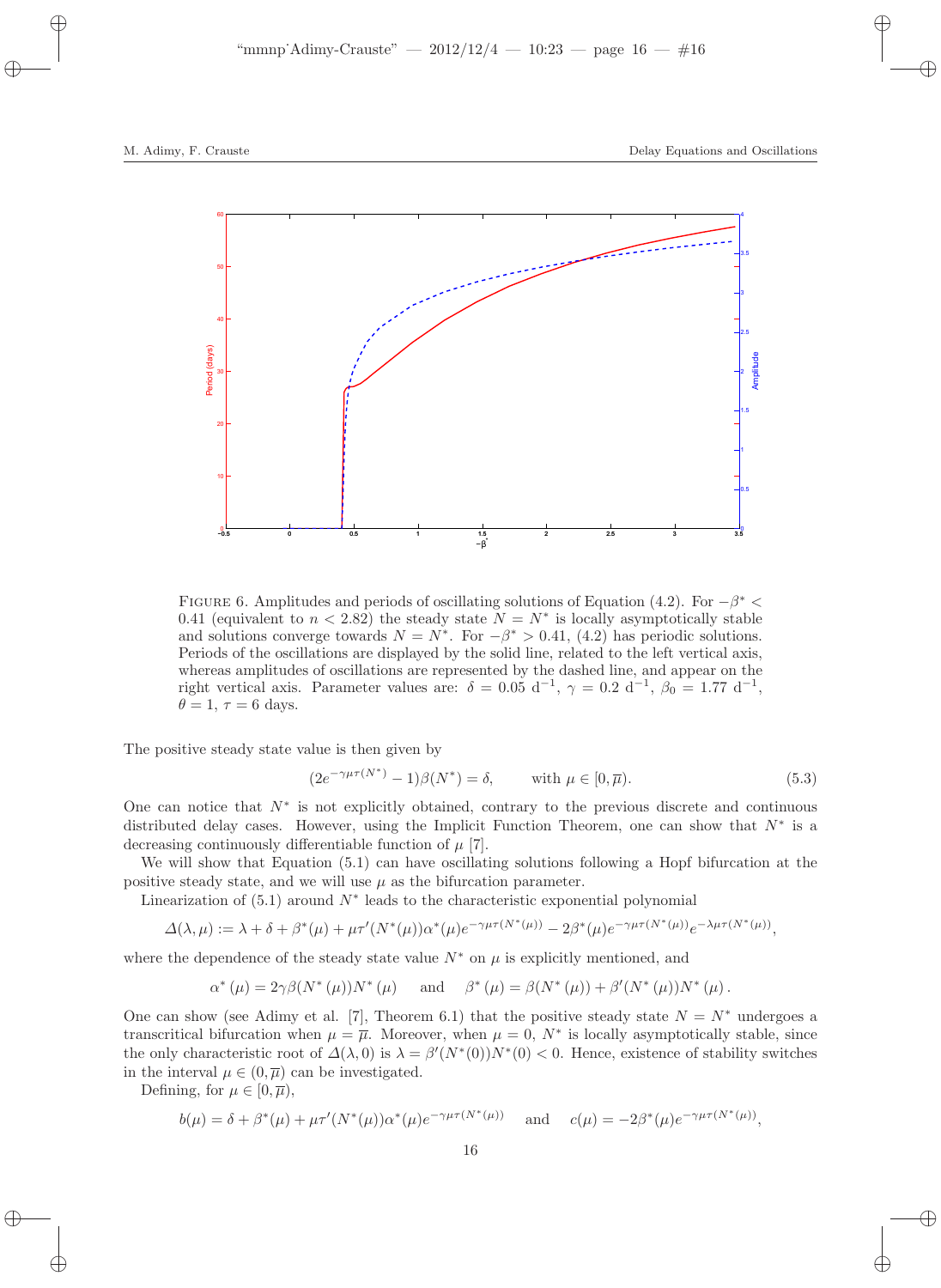the characteristic equation of  $(5.1)$  around  $N = N^*$  can be written as

$$
\Delta(\lambda,\mu) := \lambda + b(\mu) + c(\mu)e^{-\lambda\mu\tau(N^*(\mu))} = 0.
$$
\n(5.4)

Let us search for purely imaginary roots of  $\Delta(\cdot,\mu)$ , denoted by  $\lambda = i\omega$ , with  $\omega > 0$  (one may note that  $\lambda = 0$  is not a characteristic root, and if iω is a characteristic root then so is  $-i\omega$ ). Then  $(\omega, \mu)$  satisfies

$$
\begin{cases}\n\omega = c(\mu) \sin(\omega \mu \tau (N^*(\mu))), \n b(\mu) = -c(\mu) \cos(\omega \mu \tau (N^*(\mu))).\n\end{cases}
$$
\n(5.5)

A necessary condition for equation (5.4) to have purely imaginary roots is

$$
|c(\mu)| > |b(\mu)|.
$$
 (5.6)

It is straightforward that  $b(\mu) + c(\mu) > 0$ . Then, for (5.6) to hold true, it is necessary that  $c(\mu) > 0$ , that is  $\beta^*(\mu) < 0$ . A sufficient condition for (5.6) is then  $b(\mu) < 0$ , which is equivalent to

$$
\delta + \beta(N^*(\mu)) + \eta(N^*(\mu)) + 2\gamma\mu\sigma(N^*(\mu))\beta(N^*(\mu))e^{-\gamma\mu\tau(N^*(\mu))} < 0,\tag{5.7}
$$

where  $\eta: y \in [0, +\infty) \to \eta(y) = y\beta'(y) \in (-\infty, 0]$  and  $\sigma: y \in [0, +\infty) \to \sigma(y) = y\tau'(y) \in [0, +\infty)$ . Assuming  $\eta$  and  $\sigma$  are decreasing on the interval  $[0, \beta^{-1}(\delta)]$ , and  $\eta(\beta^{-1}(\delta)) < -2\delta$ , then there exists a unique  $\mu^* \in (0, \overline{\mu})$  such that condition (5.7) is satisfied if and only if  $\mu \in [0, \mu^*)$  (see Adimy et al. [7]).

In the sequel, we assume there exists  $\mu^* \in (0, \overline{\mu})$  such that  $(5.6)$  is fulfilled for  $\mu \in [0, \mu^*).$ 

Adding the squares of both sides of (5.5), purely imaginary eigenvalues  $i\omega$  of (5.4), with  $\omega > 0$ , must satisfy

$$
\omega = \left(c^2(\mu) - b^2(\mu)\right)^{\frac{1}{2}} = \omega(\mu), \qquad \mu \in [0, \mu^*).
$$
\n(5.8)

Substituting expression (5.8) for  $\omega$  in (5.5), we obtain

$$
\begin{cases}\n\cos\left(\mu\tau^*(\mu)\left(c^2(\mu) - b^2(\mu)\right)^{\frac{1}{2}}\right) = -\frac{b(\mu)}{c(\mu)},\\ \n\sin\left(\mu\tau^*(\mu)\left(c^2(\mu) - b^2(\mu)\right)^{\frac{1}{2}}\right) = \frac{\left(c^2(\mu) - b^2(\mu)\right)^{\frac{1}{2}}}{c(\mu)},\n\end{cases}
$$
\n(5.9)

where  $\tau^*(\mu) := \tau(N^*(\mu)).$ 

From the above reasoning, values of  $\mu \in [0, \mu^*)$  solutions of system (5.9) generate positive  $\omega(\mu)$  given by (5.8), and hence yield imaginary eigenvalues of (5.4). Consequently, we search for positive solutions  $\mu$ of  $(5.9)$  in the interval  $[0, \mu^*$ ). They satisfy

$$
\mu \tau^*(\mu) \left(c^2(\mu) - b^2(\mu)\right)^{\frac{1}{2}} = \arccos\left(-\frac{b(\mu)}{c(\mu)}\right) + 2k\pi, \quad k \in \mathbb{N}_0,
$$

where N<sub>0</sub> denotes the set of all nonnegative integers. Values of  $\mu$  for which  $\omega(\mu) = (c^2(\mu) - b^2(\mu))^{\frac{1}{2}}$  is a solution of (5.5) are roots of the functions

$$
Z_k(\mu) = \mu - \mu^k(\mu) := \frac{\arccos\left(-\frac{b(\mu)}{c(\mu)}\right) + 2k\pi}{\tau^*(\mu) \left(c^2(\mu) - b^2(\mu)\right)^{\frac{1}{2}}}, \quad k \in \mathbb{N}_0, \mu \in [0, \mu^*).
$$
 (5.10)

The next theorem states the existence of a Hopf bifurcation at  $N = N^*$  for a critical value of the parameter  $\mu$  (see Adimy et al. [7]).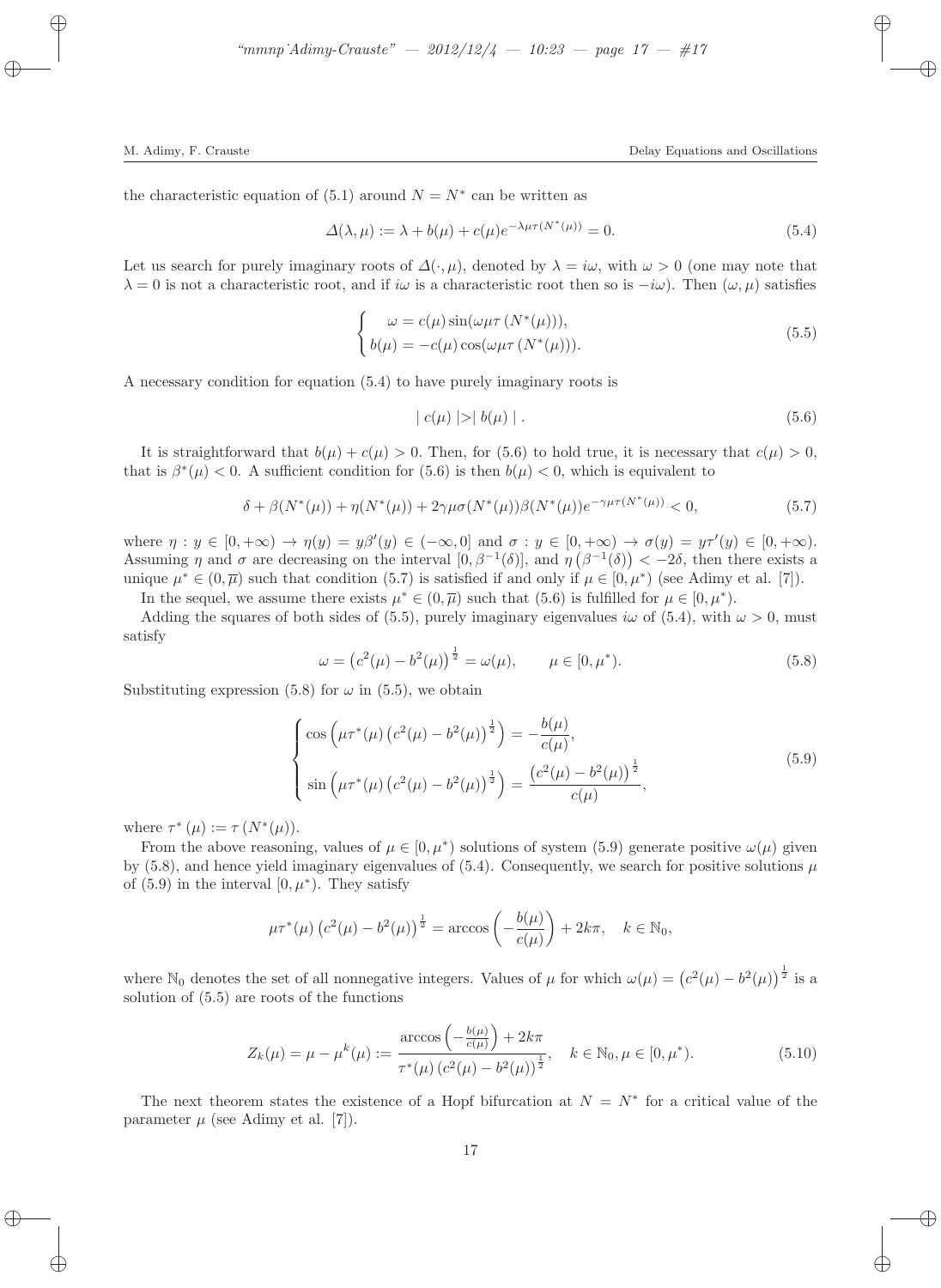**Theorem 5.1.** Assume (5.2) holds true,  $\beta$  and  $\tau$  are  $C^2$  functions. If no  $\mu \in [0,\overline{\mu})$  satisfies (5.6), then the positive steady state  $N^*$  of (5.1) is locally asymptotically stable for  $\mu \in [0, \overline{\mu})$ .

Assume there exists  $\mu^* \in (0,\overline{\mu})$  such that  $(5.6)$  is fulfilled for  $\mu \in [0,\mu^*)$ . Then, the following statements hold true:

- (i) If  $Z_0$  has no root on the interval  $[0, \mu^*)$ , then the positive steady state  $N^*$  of  $(5.1)$  is locally asymptotically stable for  $\mu \in [0, \mu^*);$
- (ii) If  $Z_0$  has at least one positive root  $\mu_c \in (0, \mu^*)$ , then  $N^*$  is locally asymptotically stable for  $\mu \in [0, \mu_c)$ , unstable for  $\mu \ge \mu_c$ ,  $\mu$  in a neighborhood of  $\mu_c$ , and a Hopf bifurcation occurs at  $N^*$  for  $\mu = \mu_c$  if

$$
c^{3}(\mu_{c})\left[\mu_{c}\hat{\tau}'_{c}+\tau^{*}(\mu_{c})\right]+c^{2}(\mu_{c})c'(\mu_{c})\mu_{c}\tau^{*}(\mu_{c})-c(\mu_{c})[b^{2}(\mu_{c})\left(\mu_{c}\hat{\tau}'_{c}+\tau^{*}(\mu_{c})\right)+b'(\mu_{c})+b(\mu_{c})b'(\mu_{c})\mu_{c}\tau^{*}(\mu_{c})]+c'(\mu_{c})b(\mu_{c})\neq 0,
$$
\n(5.11)

where  $\hat{\tau}'_c := d\tau^*(\mu_c)/d\mu$  When (ii) holds true, several stability switches can potentially occur for every  $\tau = \tau_c$ , roots of  $Z_k$  functions.

For given values of parameters, there can exist a critical value  $\mu$  for which a Hopf bifurcation occurs, and consequently for which Equation (5.1) has oscillatory solutions. It is however not straightforward to compare solutions of (5.1), in terms of periods and amplitudes of oscillations with respect to the average value of the delay, with solutions of the previous cases, with discrete and distributed delays, due to the nature of the delay: It depends explicitly on the solution of the equation. For this reason we consider here only the influence of the value  $\mu$  on periods and amplitudes of the oscillations.

With the following choice of parameter values,

$$
\delta = 0.05d^{-1}, \quad \gamma = 0.2d^{-1}, \quad \beta_0 = 1.77d^{-1}, \quad n = 3, \quad \theta = 1,
$$

and

$$
\tau(N) = \tau_{min} + (\tau_{max} - \tau_{min})\frac{N}{N + \theta_{\tau}},
$$

with

$$
\tau_{min} = 0.01 \text{ day}, \qquad \tau_{max} = 6 \text{ days}, \qquad \theta_{\tau} = 1,
$$

then the positive steady state exists for  $0 \leq \mu \leq \overline{\mu} = 332$ ,  $\mu^* = 1.15$  and stability switches occur for  $\mu = 0.64$  and  $\mu = 1.07$ , with a Hopf bifurcation occurring when  $\mu = 0.64$  (see Figure 7).

For values of  $\mu \in [0.64, 1.07]$ , Equation (5.1) exhibits oscillatory solutions. Periods and amplitudes of these oscillations are displayed in Figure 8. One can observe that periods of the oscillations do not really change as  $\mu$  increases: they equal 17 days at the Hopf bifurcation ( $\mu = 0.64$ ) and do not overcome the value 20 days, so one can consider that period values are almost constant in the entire instability range. On the contrary, and similarly to previous cases, amplitudes exhibit an increasing phase, followed by a decreasing phase.

Stability of the positive steady state  $N^*$  of (5.1) can of course be investigated with respect to any parameter of the model, and periods and amplitudes will not show the same patterns. Such a deeper investigation has been performed in Adimy et al. [7], and some parameters such as  $\tau_{min}$  and  $\tau_{max}$ exhibit the same characteristics than observed in Figure 3, whereas other parameters (the sensitivity n for instance) show a monotonous behavior of periods and amplitudes, as displayed in Figures 4 and 6. The shape of the function  $\tau(N)$  also plays an important role both in the appearance of oscillating solutions and in their period and amplitude values. Up to now, however, no biological data allows one to determine the shape of a state-dependent delay function.

The study of Mackey's model [64], with a discrete delay, and of two modified models exhibiting either a distributed delay or a state-dependent delay, showed that oscillations were likely to occur with delay models, as a result of a destabilization of the system, but also that the nature of the oscillations (in terms of periods and amplitudes) was strongly related to the nature of the delay. Such properties strengthen the ability of delay models to model complex systems.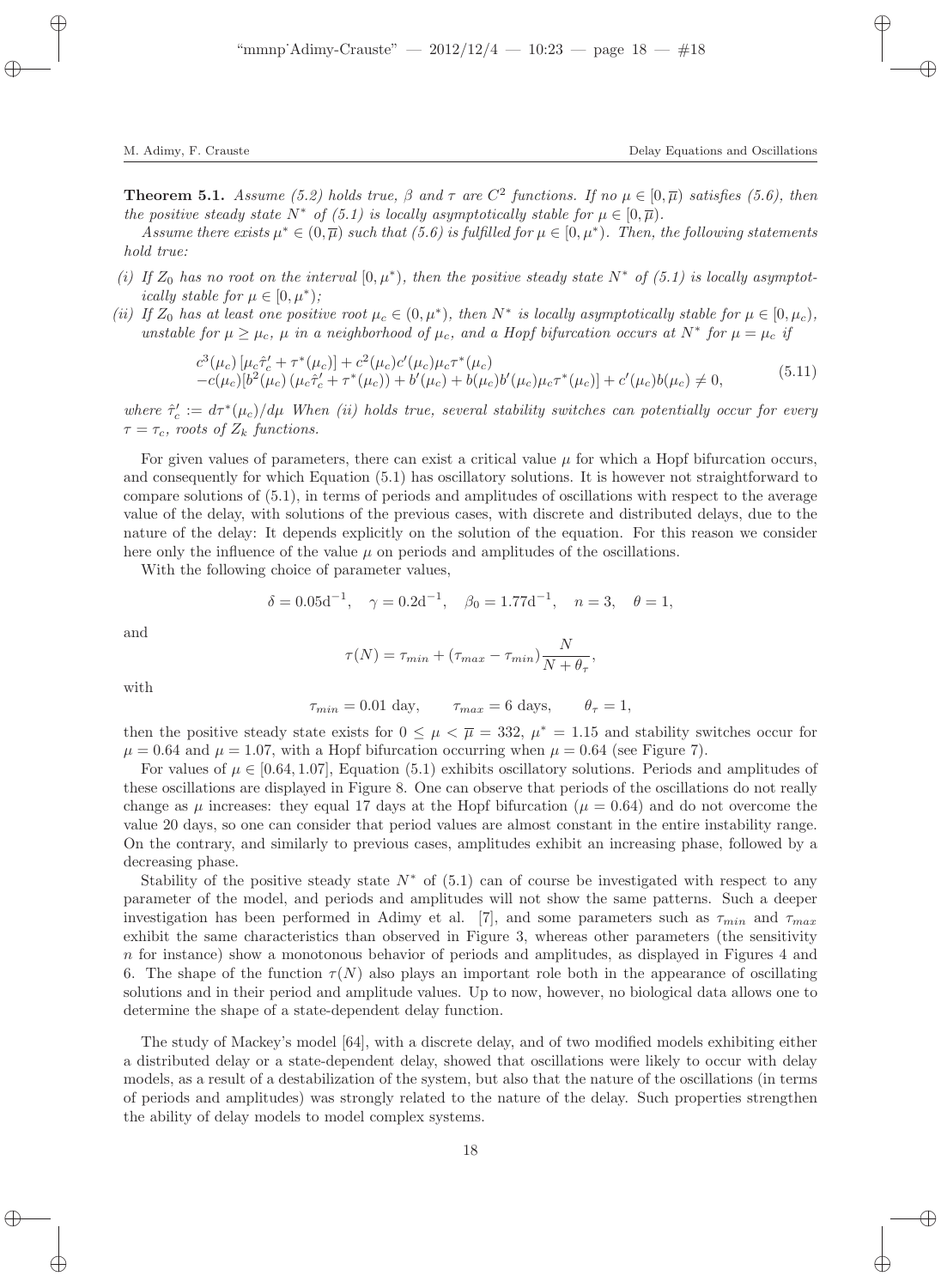

FIGURE 7.  $Z_k(\mu)$  functions, for  $\mu \in [0, \mu^*)$ , with  $\mu^* = 1.15$ . The top curve is  $Z_0(\mu)$ , it exhibits two roots, for  $\mu = 0.64$  and  $\mu = 1.07$ , and the bottom curve is  $Z_1(\mu)$ , it is strictly negative. Parameter values are:  $\delta = 0.05 \, \mathrm{d}^{-1}$ ,  $\gamma = 0.2 \, \mathrm{d}^{-1}$ ,  $\beta_0 = 1.77 \, \mathrm{d}^{-1}$ ,  $\theta = 1$ ,  $n = 3$ ,  $\tau_{min} = 0.01$  days,  $\tau_{max} = 6$  days, and  $\theta_{\tau} = 1$ .

Acknowledgements. The work of FC has been supported by the ANR grant ProCell ANR-09-JCJC-0100-01.

## References

- [1] J.W. Adamson. Regulation of red blood cell Production. Am. J. Med., 101 (1996), S4–S6.
- [2] M. Adimy, F. Crauste. Global stability of a partial differential equation with distributed delay due to cellular replication. Nonlinear Analysis, 54 (2003), 1469–1491.
- [3] M. Adimy, F. Crauste. Modelling and asymptotic stability of a growth factor-dependent stem cells dynamics model with distributed delay. Discrete and Continuous Dynamical Systems Series B, 8 (2007), No. 1, 19–38.
- [4] M. Adimy, F. Crauste. Mathematical model of hematopoiesis dynamics with growth factor-dependent apoptosis and proliferation regulation. Mathematical and Computer Modelling, 49 (2009), 2128–2137.
- [5] M. Adimy, F. Crauste, A. El Abdllaoui. Asymptotic Behavior of a Discrete Maturity Structured System of Hematopoietic Stem Cells Dynamics with Several Delays. Mathematical Modelling of Natural Phenomena, Vol 1 (2006), No. 2, 1–22.
- [6] M. Adimy, F. Crauste, A. El Abdllaoui. Discrete maturity-structured model of cell differentiation with applications to acute myelogenous leukemia. J. Biol. Syst., 16 (3) (2008), 395–424.
- [7] M. Adimy, F. Crauste, M.L. Hbid, R. Qesmi. Stability and Hopf bifurcation for a cell population model with statedependent delay. SIAM J. Appl. Math, 70 (5) (2010), 1611–1633.
- [8] M. Adimy, F. Crauste, C. Marquet. Asymptotic behavior and stability switch for a mature-immature model of cell differentiation. Nonlinear Analysis: Real World Applications, 11 (2010), 2913–2929.
- [9] M. Adimy, F. Crauste, S. Ruan. A mathematical study of the hematopoiesis process with applications to chronic myelogenous leukemia. SIAM J. Appl. Math., 65 (2005), 1328–1352.
- [10] M. Adimy, F. Crauste, S. Ruan. Stability and Hopf bifurcation in a mathematical model of pluripotent stem cell dynamics. Nonlinear Analysis: Real World Applications, 6 (2005), No. 4, 651–670.
- [11] M. Adimy, F. Crauste, S. Ruan. Periodic Oscillations in Leukopoiesis Models with Two Delays. J. Theo. Biol., 242 (2006), 288–299.
- [12] M. Adimy, F. Crauste, S. Ruan. Modelling hematopoiesis mediated by growth factors with applications to periodic hematological diseases. Bulletin of Mathematical Biology, 68 (8) (2006), 2321–2351.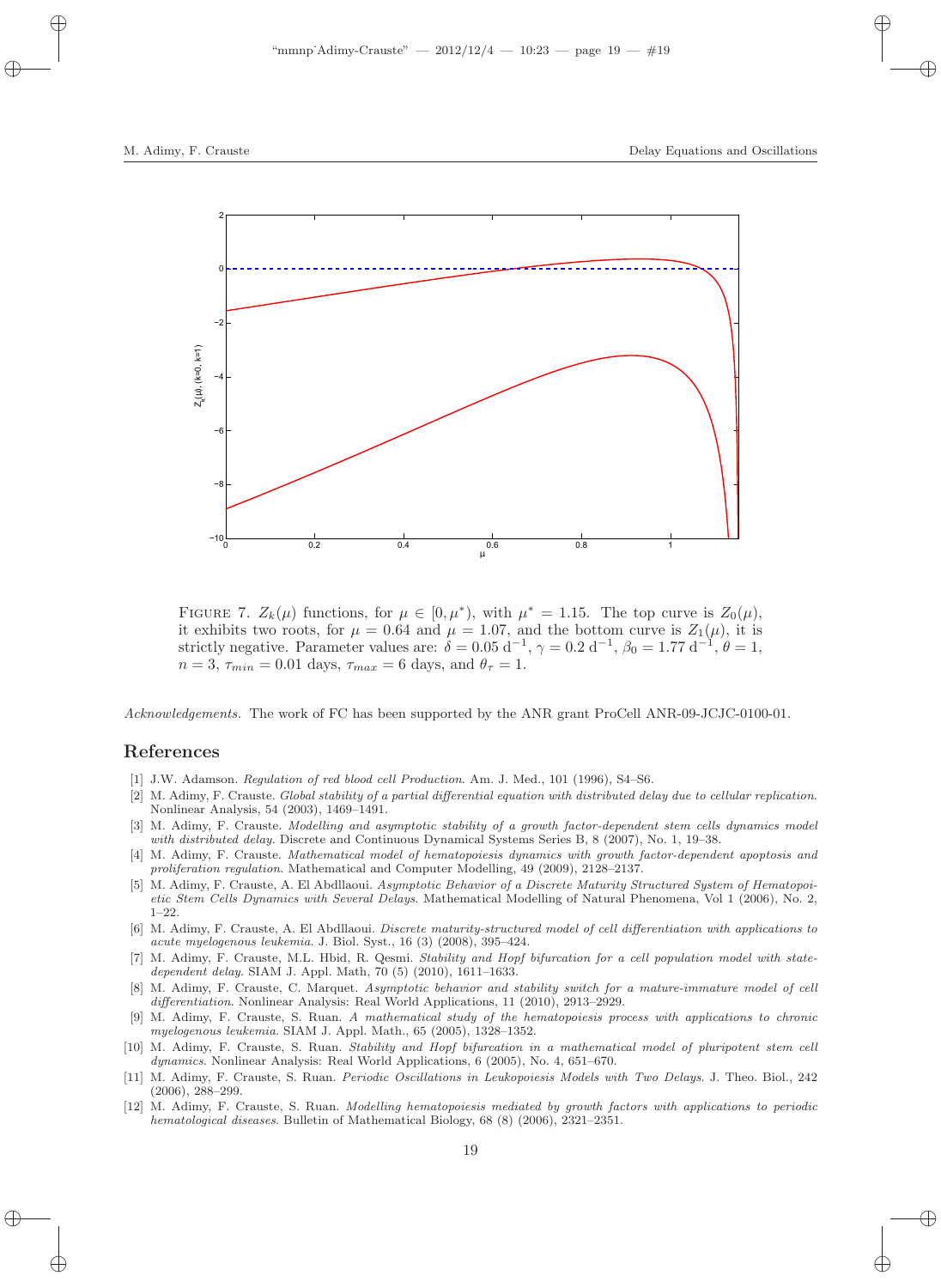

FIGURE 8. Amplitudes and periods of oscillating solutions of Equation (5.1). For  $\mu$  < 0.64, the positive steady state is locally asymptotically stable and solutions converge towards  $N^*$ . The same holds for  $\mu > 1.07$ . In between, oscillatory solutions are observed, with periods of the oscillations displayed by the solid line, related to the left vertical axis, and amplitudes represented by the dashed line, values appearing on the right vertical axis. Parameter values are:  $\delta = 0.05 \, \mathrm{d}^{-1}$ ,  $\gamma = 0.2 \, \mathrm{d}^{-1}$ ,  $\beta_0 = 1.77 \, \mathrm{d}^{-1}$ ,  $\theta = 1$ ,  $n = 3$ ,  $\tau_{min} = 0.01$  days,  $\tau_{max} = 6$  days, and  $\theta_{\tau} = 1$ .

- [13] W. Aiello, H. Freedman, J. Wu. Analysis of a model representing stage-structured population growth with stagedependent time delay. SIAM Journal of Applied Mathematics 52 (1992), 855–869.
- [14] U. an der Heiden. Delays in physiological systems. J. Math. Biol. 8 (1979), 345–364.
- [15] T. Alarcon, M.J. Tindall. Modelling Cell Growth and its Modulation of the G1/S Transition. Bull. Math. Biol., 69 (2007), 197–214.
- [16] R. Apostu, M.C. Mackey. Understanding cyclical thrombocytopenia: a mathematical modeling approach. J. Theor. Biol., 251 (2008), 297–316.
- [17] J.J. Batzel, F. Kappel. Time delay in physiological systems: Analyzing and modeling its impact. Math. Biosciences, 234 (2011), No. 2, 61–74.
- [18] J. Bélair, M.C. Mackey, J.M. Mahaffy. Age-structured and two-delay models for erythropoiesis. Math. Biosci., 128 (1995), 317–346.
- [19] E. Beretta, Y. Kuang. Geometric stability switch criteria in delay differential systems with delay dependent parameters. SIAM J. Math. Anal., 33 (2002), No. 5, 1144–1165.
- [20] S. Bernard, J. Belair, M.C. Mackey. Sufficient conditions for stability of linear differential equations with distributed delay. Discrete Contin. Dyn. Syst. Ser. B., 1 (2001), 233–256.
- [21] S. Bernard, J. Bélair, M.C. Mackey. Oscillations in cyclical neutropenia: new evidence based on mathematical modeling. J. Theor. Biol., 223 (2003), 283–298.
- [22] M. Bodnar, A. Bart lomiejczyk. Stability of delay induced oscillations in gene expression of Hes1 protein model. Nonlinear Analysis: Real World Applications, 13 (2012), 2227–2239.
- [23] F.J. Burns, I.F. Tannock. On the existence of a  $G_0$  phase in the cell cycle. Cell Tissue Kinet., 19 (1970), 321–334.
- [24] S.H. Cheshier, S. J. Morrison, X. Liao, I.L. Weissman. In vivo proliferation and cell cycle kinetics of long-term selfrenewing hematopoietic stem cells. Proc. Natl. Acad. Sci. USA, 96 (1999), 3120–3125.
- [25] M.S. Ciupe, B.L. Bivort, D.M. Bortz, P.W. Nelson. Estimating kinetic parameters from HIV primary infection data through the eyes of three different mathematical models. Math Biosci. 200(1) 2006, 1–27.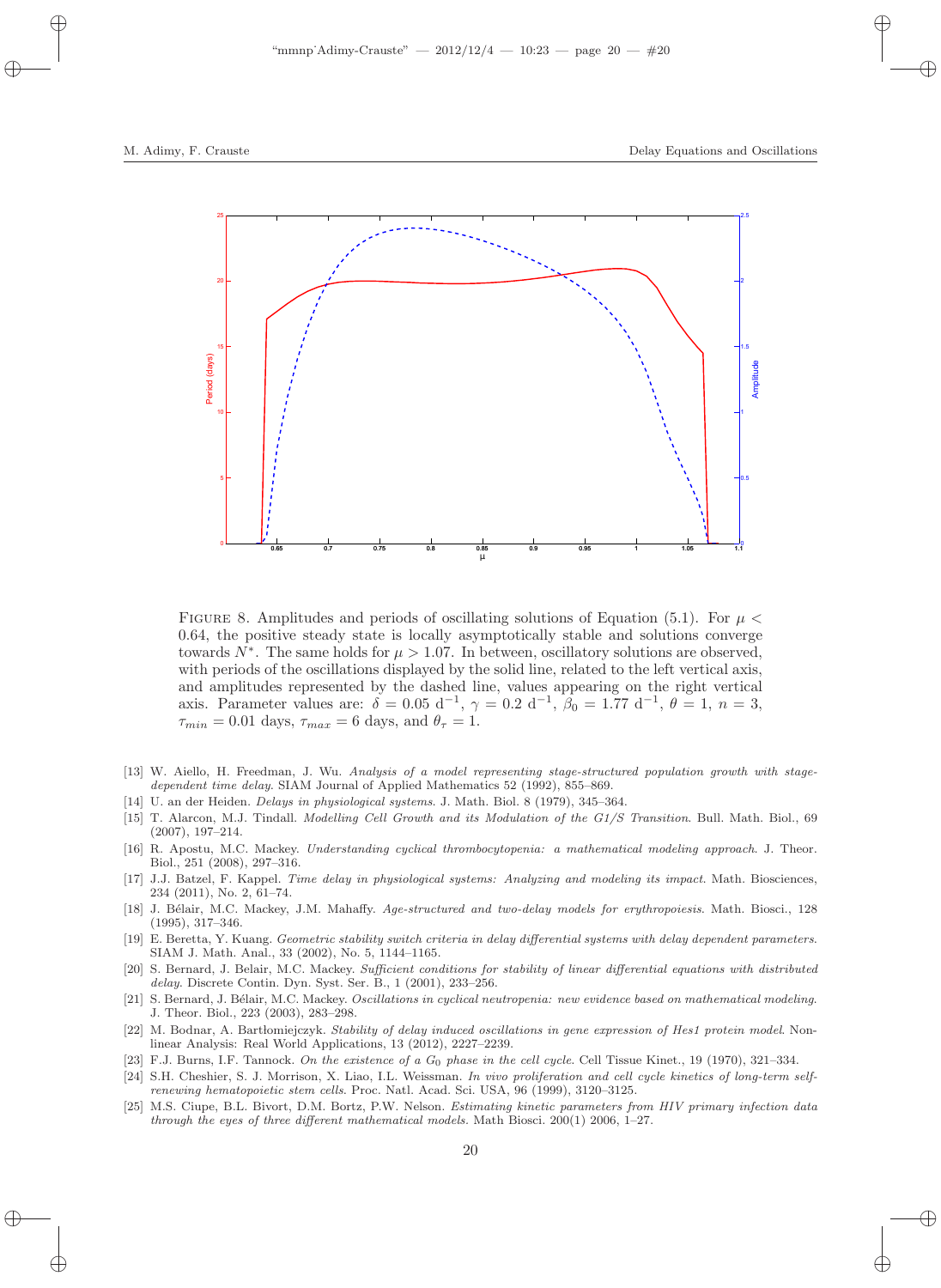- [26] C. Colijn, C. Foley, M.C. Mackey. G-CSF treatment of canine cyclical neutropenia: A comprehensive mathematical model. Exper. Hematol. (2007), 35, 898–907.
- [27] C. Colijn, M.C. Mackey. A mathematical model of hematopoiesis I. Periodic chronic myelogenous leukemia. J. Theor. Biol., 237 (2005), 117–132.
- [28] C. Colijn, M.C. Mackey. A mathematical model of hematopoiesis II. Cyclical neutropenia. J. Theor. Biol., 237 (2005), 133–146.
- [29] L. Cooke. Stability analysis for a vector disease model. Rocky Mountain J. Math., 9 (1979), 31–42.
- [30] A.S. Coutts, C.J. Adams, N.B. La Thangue. p53 ubiquitination by Mdm2: a never ending tail? DNA Repair (Amst). 8 (2009), 483–90.
- [31] F. Crauste. Global Asymptotic Stability and Hopf Bifurcation for a Blood Cell Production Model. Math. Bio. Eng., 3 (2006), No. 2, 325–346.
- [32] F. Crauste. Delay Model of Hematopoietic Stem Cell Dynamics: Asymptotic Stability and Stability Switch. Mathematical Modeling of Natural Phenomena, 4 (2009), No. 2, 28–47.
- [33] F. Crauste. Stability and Hopf bifurcation for a first-order linear delay differential equation with distributed delay, in Complex Time Delay Systems (Ed. F. Atay), Springer, 1st edition, 320 p., ISBN: 978-3-642-02328-6 (2010).
- [34] L.A. Crews, C.H. Jamieson. Chronic myeloid leukemia stem cell biology. Curr Hematol Malig Rep., 7 (2012), No. 2, 125–132.
- [35] J.M. Cushing. Integrodifferential Equations and Delay Models in Population Dynamics. Springer-Verlag, Heidelberg, 1977.
- [36] D.C. Dale, A.A. Bolyard, A. Aprikyan. Cyclic neutropenia. Semin. Hematol., 39 (2002), 89–94.
- [37] D.C. Dale, W.P. Hammond. Cyclic neutropenia: A clinical review. Blood Rev., 2 (1998), 178–185.
- [38] J. Dieudonné. Foundations of Modern Analysis. Academic Press, New-York, 1960.
- [39] C. Foley, S. Bernard, M.C. Mackey. Cost-effective G-CSF therapy strategies for cyclical neutropenia: Mathematical modelling based hypotheses. J. Theor. Biol. (2006), 238, 754–763.
- [40] C. Foley, M.C. Mackey. Dynamic hematological disease: a review. J. Math. Biol., 58 (2009), 285–322.
- [41] A.C. Fowler, M.J. McGuinness. A delay recruitment model of the cardiovascular control system. J. Math. Biol. 51 (2005), 508–526.
- [42] P. Fortin, M.C. Mackey. Periodic chronic myelogenous leukaemia: spectral analysis of blood cell counts and a etiological implications. Br. J. Haematol., 104 (1999), 336–345.
- [43] A. Fowler, M.C. Mackey. Relaxation oscillations in a class of delay differential equations. SIAM J. Appl. Math., 63 (2002), 299–323.
- [44] H. Fuss, W. Dubitzky, S. Downes, M.J. Kurth. *Mathematical models of cell cycle regulation*. Brief Bioinform., 6 (2005), 163–177.
- [45] N. Geva-Zatorsky , N. Rosenfeld, S. Itzkovitz, R. Milo, A. Sigal, E. Dekel, T. Yarnitzky, Y. Liron, P. Polak, G. Lahav, U. Alon. Oscillations and variability in the p53 system. Mol Syst Biol (2006), 2.2006.0033.
- [46] K. Gopalsamy. Stability and Oscillations in Delay Differential Equations of Population. Dynamics, Kluwer Academic, Dordrecht, 1992.
- [47] L. Glass, A. Beuter, D. Larocque. Time delays, oscillations, and chaos in physiological control systems. Mathematical Biosciences, 90 (1988), 111–125.
- [48] D. Guerry, D. Dale, D.C. Omine, S. Perry, S.M. Wolff. Periodic hematopoiesis in human cyclic neutropenia. J Clin Invest. 52 (1973), 3220–3230.
- [49] J. Hale, S.M. Verduyn Lunel. Introduction to functional differential equations. Applied Mathematical Sciences 99. Springer-Verlag, New York, 1993.
- [50] Y. Haupt, R. Maya, A. Kazaz, M. Oren. Mdm2 promotes the rapid degradation of p53. Nature 387 (1997), 296–299.
- [51] C. Haurie, D.C. Dale, M.C. Mackey. Cyclical neutropenia and other periodic hematological disorders: A review of mechanisms and mathematical models. Blood, 92 (1998), 2629–2640.
- [52] C. Haurie, D.C. Dale, M.C. Mackey. Occurrence of periodic oscillations in the differential blood counts of congenital, idiopathic, and cyclical neutropenic patient before and during treatment with G-CSF. Exp. Hematol., 27 (1999), 401– 409.
- [53] C. Haurie, D.C. Dale, R. Rudnicki, M.C Mackey. *Modeling complex neutrophil dynamics in the grey collie.* J Theor Biol. 204 (2000), 505–519.
- [54] C. Haurie, R. Person, D.C. Dale, M.C. Mackey. Hematopoietic dynamics in grey collies. Exp. Hematol., 27 (1999), 1139–1148.
- [55] N.D. Hayes. Roots of the transcendental equation associated with a certain difference-differential equation. J. London Math. Soc., 25 (1950), 226–232.
- [56] T. Hearn, C. Haurie, M.C. Mackey. Cyclical neutropenia and the peripheral control of white blood cell production. J. Theor. Biol. 192 (1998), 167–181.
- [57] H. Hirata, S. Yoshiura, T. Ohtsuka, Y. Bessho, T. Harada, K. Yoshikawa, R. Kageyama. Oscillatory Expression of the bHLH Factor Hes1 Regulated by a Negative Feedback Loop. Science 298 (2002), 840–843.
- [58] Y. Kuang. Delay Differential Equations with Applications in Population Dynamics. Academic Press, INC., San Diego, CA (1993).
- [59] L.G. Lajtha. On DNA labeling in the study of the dynamics of bone marrow cell populations, in: Stohlman, Jr., F. (Ed), The Kinetics of Cellular Proliferation, Grune and Stratton, New York (1959), 173–182.